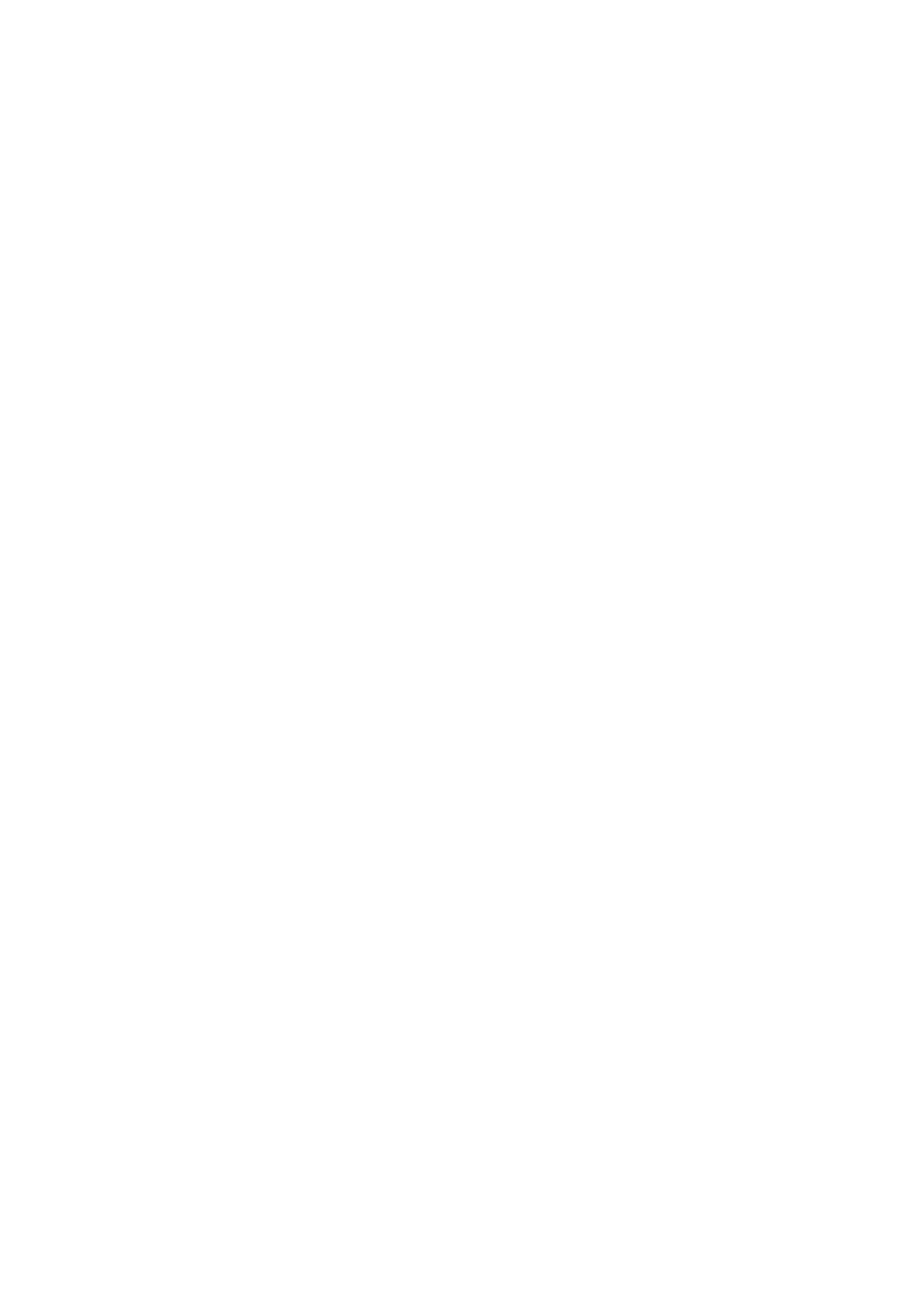## **ANNEX**

## **LIST OF CONTACT NAMES AND ADDRESSES OF THE OFFICES OF DESIGNATED NATIONAL COMPETENT AUTHORITIES RESPONSIBLE FOR THE SAFE CARRIAGE OF GRAIN AND SOLID BULK CARGOES**

## **ALBANIA**

Ministry of Transport and Telecommunication Directory of Maritime Transport Tirana Albania Telephone: +355 42 204 79 Telex: +355 42 204 79 Email: [shxhaxhiu@yahoo.com](file://imo10-win/vol2/groups/MSD/MTC/CARGOES/Sybelle%20Andre/bmoradi/AppData/Local/Temp/XPgrpwise/shxhaxhiu@yahoo.com)

## **ALGERIA**

Ministère des transports Direction de la Marine marchande 1, Chemin Ibn Badis El Mouiz (ex Poirson) El Biar – Alger Algérie<br>Telephone: Telephone: +213 21 92 98 81<br>Telefax: +213 21 92 60 96 Telefax: +213 21 92 60 96<br>Fmail: benvelles@ministe [benyelles@ministere-transports.gov.dz](mailto:benyelles@ministere-transports.gov.dz)

#### **ANGOLA**

Instituto Marítimo e Portuário de Angola Rua Rainha Ginga No.74 4 Andar Luanda Angola Telephone: +244 222 390 034 Telefax:  $+244\,222\,390\,034$ <br>Email:  $\frac{1}{2}$  ispscode angola@ [ispscode\\_angola@snet.co.ao](file://imo10-win/vol2/groups/MSD/MTC/CARGOES/Sybelle%20Andre/bmoradi/AppData/Local/Temp/XPgrpwise/ispscode_angola@snet.co.ao)

#### **ARGENTINA**

Prefectura Naval Argentina Dirección de Policía de Seguridad de la Navegación División Técnica Naval Sección Franco Bordo y Arqueo Avenida Eduardo Madero 235 – 1er piso – Oficina 1.49 Buenos Aires República Argentina (CP. 1106) Telephone: +54 11 4318 7490 Email: [dpsn-fbordo@prefecturanaval.gov.ar](mailto:dpsn-fbordo@prefecturanaval.gov.ar) Telex: 18581 PREFC AR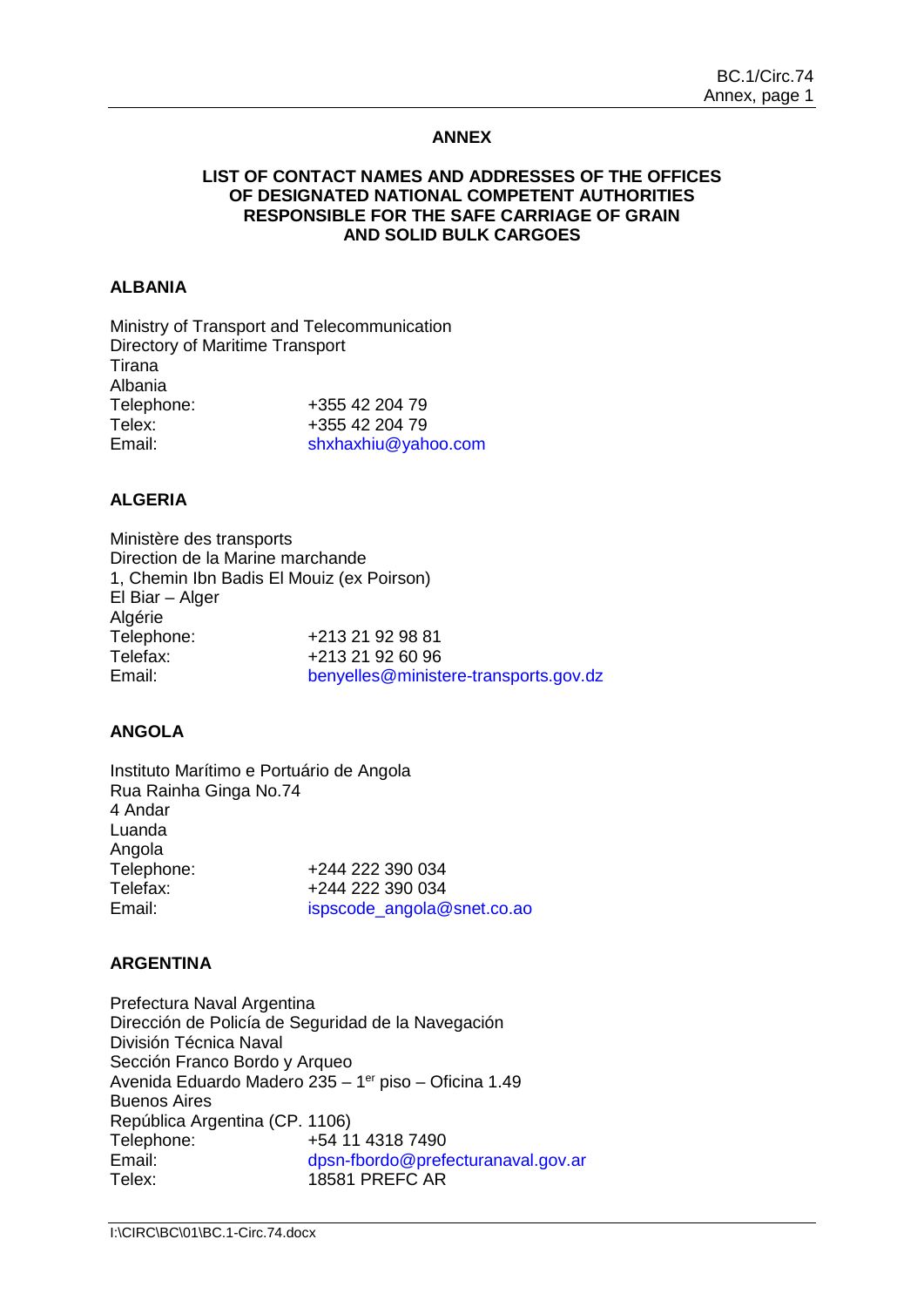## **AUSTRALIA**

Manager – Ship Inspection and Registration Ship Safety Division Australian Maritime Safety Authority GPO Box 2181 Canberra ACT 2601 Australia Telephone: + 61 (0)2 6279 5084<br>Telefax: + 61 (0)2 6279 5058 Telefax:  $+ 61 (0)2 6279 5058$ <br>Email:  $ssdcbrshioman@am$ [ssdcbrshipman@amsa.gov.au](file://imo10-win/vol2/groups/MSD/MTC/CARGOES/Sybelle%20Andre/bmoradi/AppData/Local/Temp/XPgrpwise/mocbrshipman@amsa.gov.au) Website: www.amsa.gov.au

## **BAHAMAS**

Inspections and Surveys Department The Bahamas Maritime Authority 120 Old Broad Street London EC2N 1AR United Kingdom Telephone: +44 20 7562 1300<br>Telefax: +44 20 7614 0680 +44 20 7614 0680 Email: [tech@bahamasmaritime.com](mailto:tech@bahamasmaritime.com)

## **BANGLADESH**

Department of Shipping 141-143, Motijheel Commercial Area BIWTA Bhaban (8th Floor) Dhaka-1000 Bangladesh Telephone: +880 2 9553584/+880 2 9513305 Telefax: +880 2 7168363<br>Email: dosdadbd@btcl.r [dosdgdbd@btcl.net.bd](mailto:dosdgdbd@btcl.net.bd)

## **BELGIUM**

Federal Public Service and Transport Directorate-General Maritime Transport Natiënkaai 5 8400 Oostende Ing. Patrick Van Lancker, attaché Telephone: +32 59 561462 +32 59 561458 Email: zeevaart.bulk@mobilit.fgov.be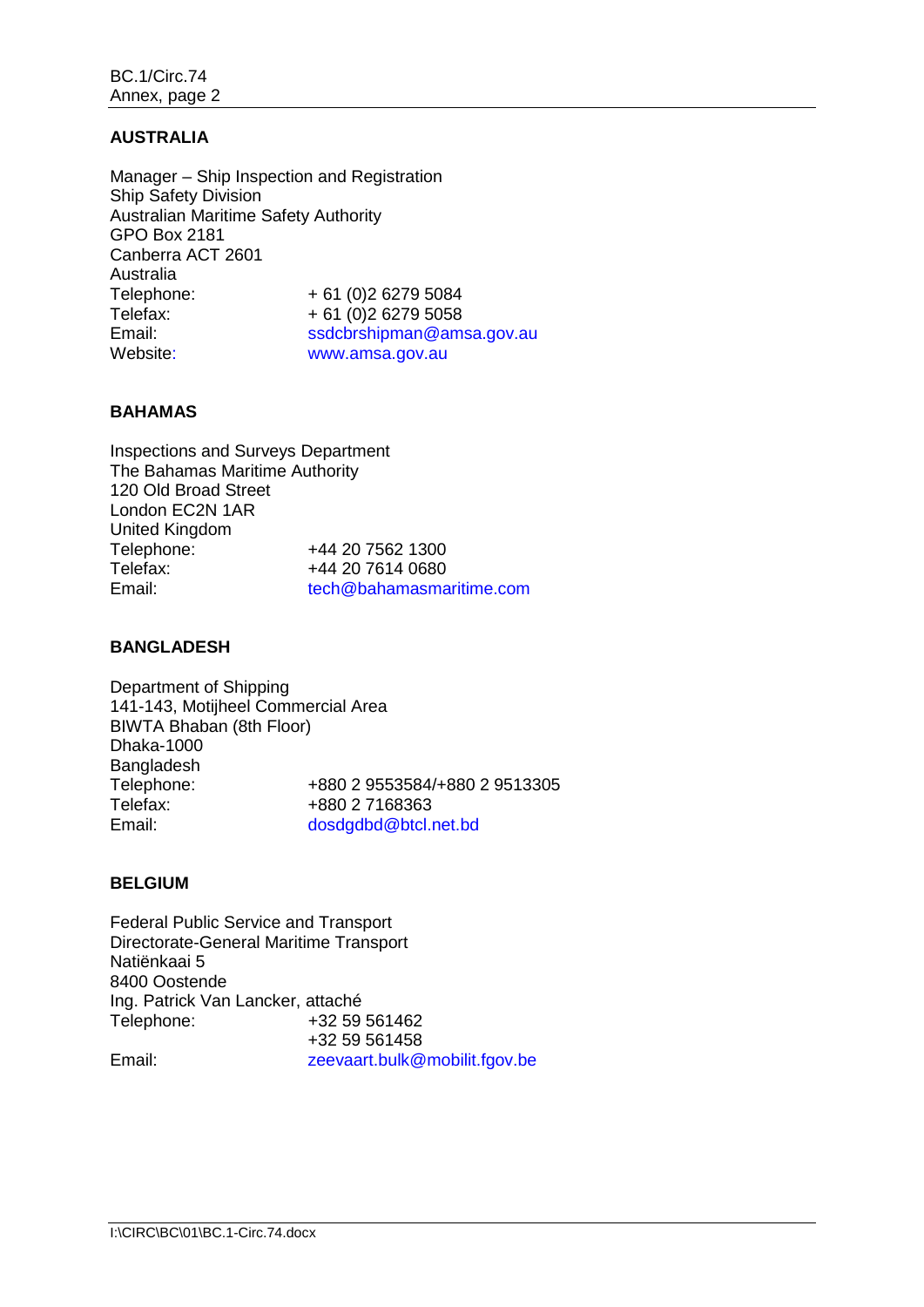## **BELIZE**

Major (Ret'd) Lloyd Jones Ports Commissioner Belize Ports Authority Caesar Ridge Road, Customs Building Belize City Belize Central America Telephone: +501 227 2480 +501 227 2540 Telefax: +501 227 2500<br>
Fmail: Bzportauth@htl [Bzportauth@btl.net](file://imo10-win/vol2/groups/MSD/MTC/CARGOES/Sybelle%20Andre/bmoradi/AppData/Local/Temp/XPgrpwise/Bzportauth@btl.net)

#### **BENIN**

Direction de la Marine Marchande Bvd de la Marine – Zone Portuaire 01 BP 1234 Cotonou République du Bénin Telephone: +229 2131 5845/4669 +229 9505 6752 Telefax: +229 2131 5845<br>Email: marimarc@intne [marimarc@intnet.bj](file://imo10-win/vol2/groups/MSD/MTC/CARGOES/Sybelle%20Andre/bmoradi/AppData/Local/Temp/XPgrpwise/marimarc@intnet.bj)

#### **BRAZIL**

Directoria de Portos e Costas (DPC-20) Rua Teófilo Otoni Nº 04 Centro Rio de Janeiro CEP 20090-070 Brazil<br>Telephone: Telephone: +55 21 2104 5203<br>Telefax: +55 21 2104 5202 Telefax:  $+55\ 21\ 2104\ 5202$ <br>Fmail:  $\frac{\text{second @doc mar n}}{}$ [secom@dpc.mar.mil.br](file://imo10-win/vol2/groups/MSD/MTC/CARGOES/Sybelle%20Andre/bmoradi/AppData/Local/Temp/XPgrpwise/secom@dpc.mar.mil.br)

#### **BRUNEI DARUSSALAM**

Director of Marine Marine Department Jalan McArthur Bandar Seri Begawan 2053 Brunei Darussalam Telephone: +673 2 222293<br>Telefax: +673 2 222861 Telefax: +673 2 222861 BU2650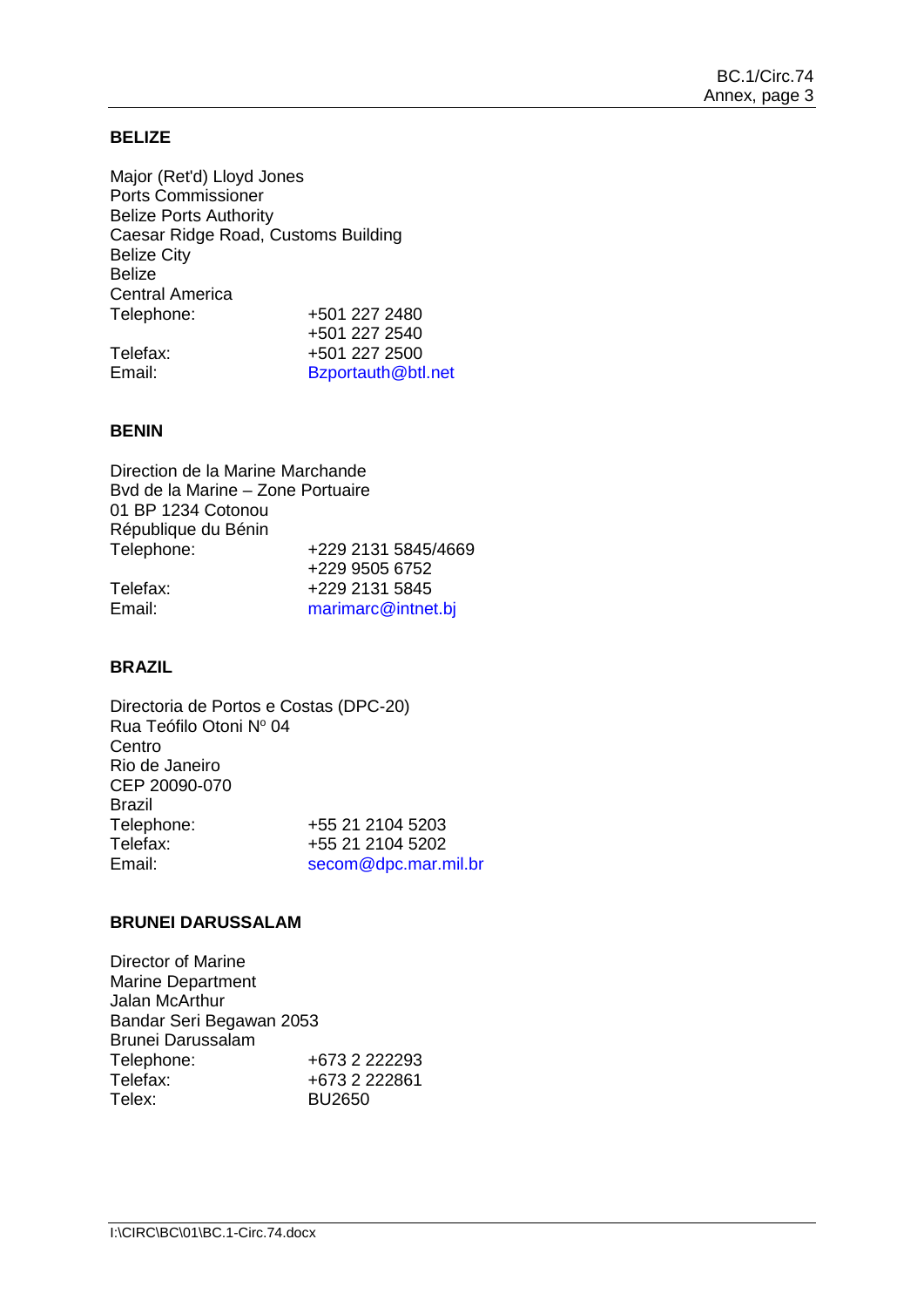## **BULGARIA**

**Head Office:** Bulgarian Maritime Administration Ministry of Transport and Communications 9, Vassil Levski str. Sofia 1000 Republic of Bulgaria Telephone: +359 2 930 09 10 Telefax: +359 2 930 09 20<br>Email address: bma@marad.bg [bma@marad.bg](file://imo10-win/vol2/groups/MSD/MTC/CARGOES/Sybelle%20Andre/bmoradi/AppData/Local/Temp/XPgrpwise/bma@marad.bg)

## **Regional offices:**

Varna Regional Office of the Bulgarian Maritime Administration 5, Primorski bvd. Varna 9000 Republic of Bulgaria Telephone: +359 52 684 920<br>Telefax: +359 52 602 378 +359 52 602 378

Bourgas Regional Office of the Bulgarian Maritime Administration 3, Kniaz Batemberg str. 3rd Floor Bourgas 8000 Republic of Bulgaria Telephone: +359 56 844 339 Telefax: +359 56 840 064

## **CAMEROON**

Mr. Pondy OttoSimon Emmanuel Sous Directeur de la Navigation, de la Sécurité et de la Protection de L'Environnement Maritime, Fluvial et Lacustre B.P. 416 Douala Cameroon Telephone: +237 99 394 406<br>Telefax: +237 33 428 956 Telefax: +237 33 428 956<br>
Fmail: ofto sim@vahoo [otto\\_sim@yahoo.fr](file://imo10-win/vol2/groups/MSD/MTC/CARGOES/Sybelle%20Andre/bmoradi/AppData/Local/Temp/XPgrpwise/otto_sim@yahoo.fr)

Mme Mouelle Ndoh Mimosette Marceline Direction des Affaires Maritimes du Cameroon BP 416 Douala Cameroon<br>Telephone: Telephone: +237 342 8956<br>Telefax: +237 342 8956 +237 342 8956 Email: [mouellen@yahoo.fr](file://imo10-win/vol2/groups/MSD/MTC/CARGOES/Sybelle%20Andre/bmoradi/AppData/Local/Temp/XPgrpwise/mouellen@yahoo.fr)

Mr. Wepandje Emmanuel Direction des Affaires Maritimes et des Voies Navigables du Cameroon BP 416 Douala Cameroon<br>Telephone: +237 342 8956/777 5293 Telefax: +237 342 8959 Email: [ewepandje@yahoo.fr](file://imo10-win/vol2/groups/MSD/MTC/CARGOES/Sybelle%20Andre/bmoradi/AppData/Local/Temp/XPgrpwise/ewepandje@yahoo.fr)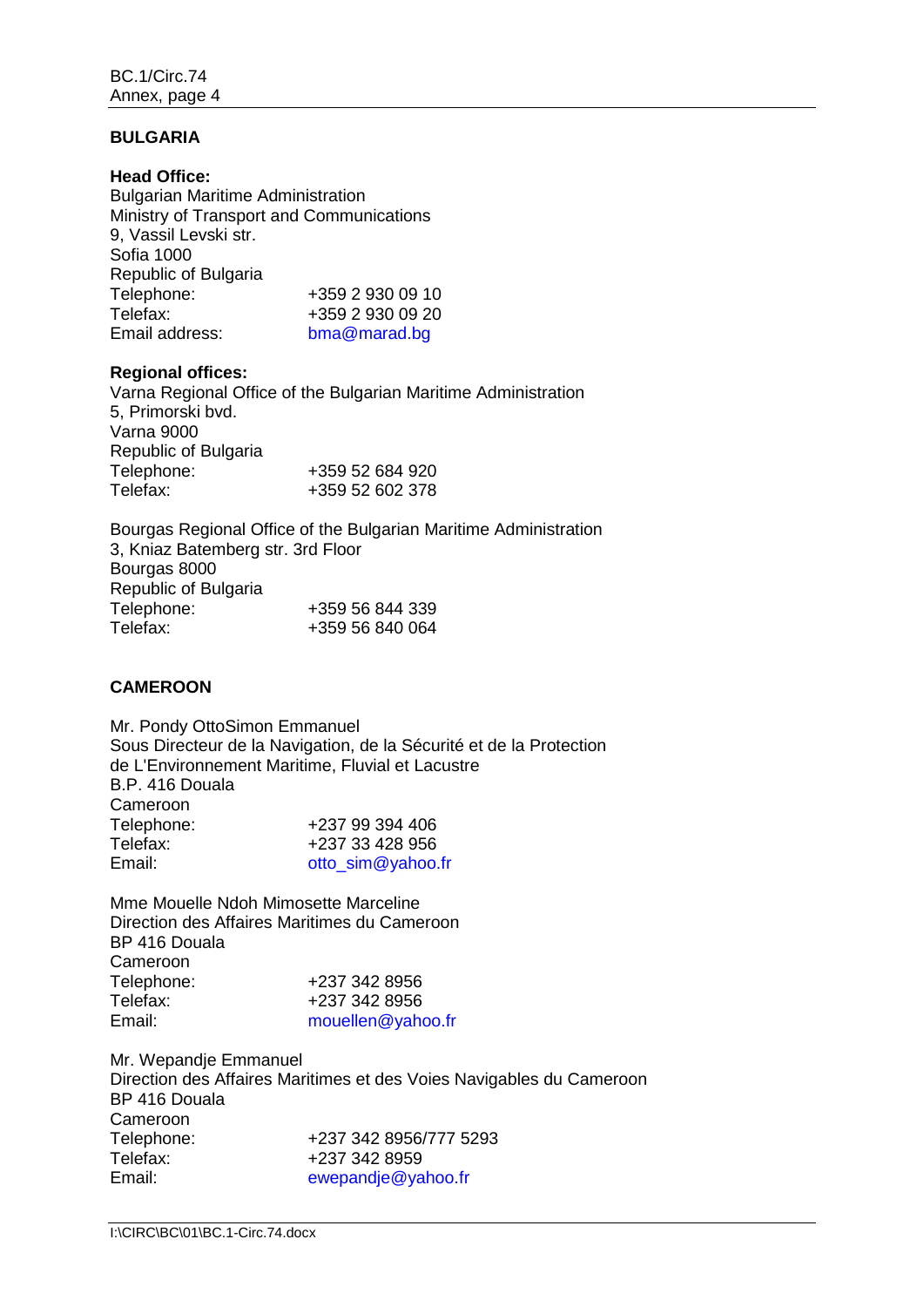## **CANADA**

The Chairman Marine Technical Review Board Contact: Director, Operations & Environmental Programs Marine Safety, Transport Canada Tower C, Place de Ville 330 Sparks Street, 10th Floor Ottawa, Ontario, K1A 0N5 Canada<br>Telephone: Telephone: +1 613 991 3132/43/39/40 Telefax: +1 613 993 8196

## **CABO VERDE**

Companhia Nacional de Navegacão "Arca Verde" – E.P. Rua Guerra Mendes Praia PO Box 4l CABO VERDE Telephone: +238 545 and 592<br>Telegram: +238 545 and 592 Telegram: Telex: 60 M.T.C. CV

NAGUICAVE – Companhia Maritime de Navegacão Guine-Cabo Verde, S.A.R.L. Avenida 5 de Julho – Cidade do Mindelo

| +238 2652      |
|----------------|
| NAGUICAVE      |
| 81 BANCO SV CV |
|                |

Directorate General of Marine and Ports or Harbour Master S. Vicente PO Box 7 CABO VERDE Telex: 32 Marpor CV

## **CHILE**

Dirección General del Territorio Marítimo y de Marina Mercante Errazuriz 537 Correo Naval Valparaíso Chile<br>Telephone: Telephone: +56 32 258091/94<br>Telex: 230602 DGTMM C 230602 DGTMM CL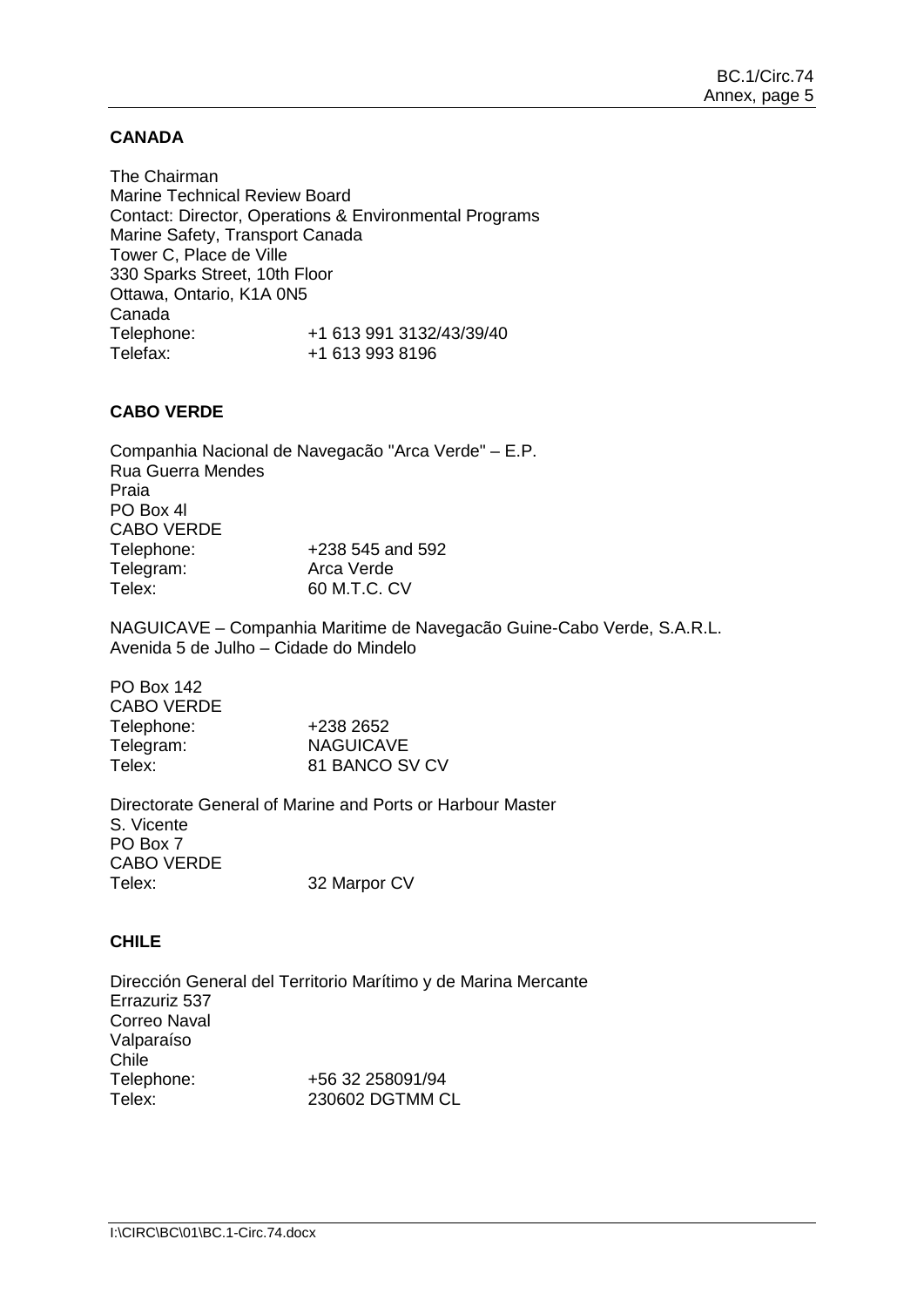# **CHINA**

Maritime Safety Administration of the People's Republic of China 11 Jianguomennei Avenue Beijing, 100736 China<br>Telephone: Telephone: +86 10 65292873<br>Telefax: +86 10 65292875 +86 10 65292875 Telex: 222258 CMSASR CN Email:  $xu$  is  $xu$  is  $xu$  and  $xu$  and  $xu$  and  $xu$  and  $xu$  and  $xu$  and  $xu$  and  $xu$  and  $xu$  and  $xu$  and  $xu$  and  $xu$  and  $xu$  and  $xu$  and  $xu$  and  $xu$  and  $xu$  and  $xu$  and  $xu$  and  $xu$  and  $xu$  and  $xu$  and

## **COLOMBIA**

| Dirección General Marítima   |               |
|------------------------------|---------------|
| Transversal 41 No. 27-50 CAN |               |
| Bogotá                       |               |
| Colombia                     |               |
| Telephone:                   | +57 1 2200490 |
| Telefax:                     | +57 1 2222636 |
|                              |               |

## **CONGO**

Mr. Souinguissa Gabriel Directeur de la Sécurité Maritime Direction Générale de la Marine Marchande B.P. 1107 Pointe Noire Congo Telephone:  $+242\,661\,5321$ <br>Email:  $\begin{array}{r} 321 \text{ gal·s} \\ \text{0.12}\end{array}$ [gabrielsouina@yahoo.fr](file://imo10-win/vol2/groups/MSD/MTC/CARGOES/Sybelle%20Andre/bmoradi/AppData/Local/Temp/XPgrpwise/gabrielsouina@yahoo.fr)

Boukono Jean Claude Directeur de la Navigation Maritime Direction Générale de la Marine Marchande B.P. 1107 Pointe Noire Congo<br>Telephone: Telephone: +242 539 0493<br>Email: icboukono@val [jcboukono@yahoo.fr](file://imo10-win/vol2/groups/MSD/MTC/CARGOES/Sybelle%20Andre/bmoradi/AppData/Local/Temp/XPgrpwise/jcboukono@yahoo.fr)

# **CÔTE D**'**IVOIRE**

Commandant Tano Koffi Bertin Directeur de la Navigation, de la Sécurité et de la Garde Côtière Administration Maritime (Affaires Maritimes) B.P. V67 Abidjan Côte d'Ivoire Telephone: +225 2022 1630 Mobile: +225 (0)785 8529<br>Telefax: +225 2021 5317 Telefax: +225 2021 5317<br>Email: tkoffibertin@vah [tkoffibertin@yahoo.fr](file://imo10-win/vol2/groups/MSD/MTC/CARGOES/Sybelle%20Andre/bmoradi/AppData/Local/Temp/XPgrpwise/tkoffibertin@yahoo.fr)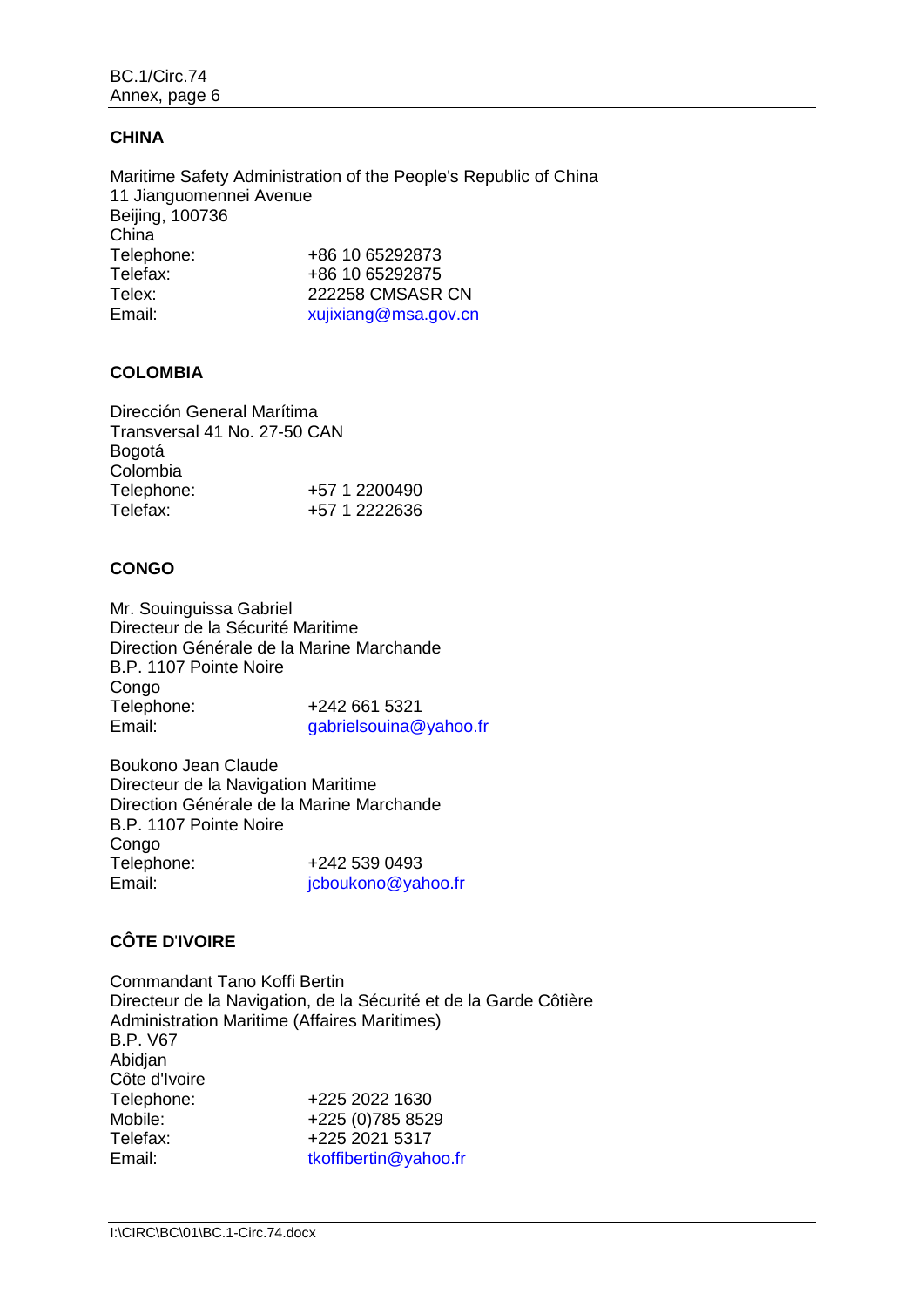# **CROATIA**

Ministry of the Sea, Tourism, Transport and Development Maritime Safety Department Zagreb, Prisavlje 14 Croatia<br>Telephone: Telephone: +385 1 6169 070<br>Telefax: +385 1 6195 956 +385 1 6195 956

# **CUBA**

Dirección de Seguridad e Inspección Marítima Ministerio del Transporte Boyeros y Tulipán, 4to. piso Ciudad de la Habana Cuba<br>Telephone: Telephone: +53 7 816607 y 819498<br>Telex: 511135 MITRANS CU 511135 MITRANS CU

## **CYPRUS**

Department of Merchant Shipping<br>Address: Kyllinis Kyllinis Street Mesa Geitonia CY-4007 Lemesos Cyprus Mailing Address: Department of Merchant Shipping P.O. Box 56193 CY-3305 Lemesos **Cyprus** 

| Telephone: | +357 25 848100               |
|------------|------------------------------|
| Telefax:   | +357 25 848200               |
| Telex:     | 2004 MERSHIP CY              |
| Email:     | maritimeadmin@dms.mcw.gov.cy |
|            |                              |

## **DEMOCRATIC PEOPLE**'**S REPUBLIC OF KOREA**

Maritime Administration of the Democratic People's Republic of Korea Ryonhwa-2 Dong, Central District, Pyongyang, DPR Korea P.O. Box 416, Pyongyang Democratic People's Republic of Korea Telephone: +850 2 18111, Ext. 8059<br>Telefax: +850 2 381 4410 Telefax:  $+85023814410$ <br>Fmail:  $\frac{\text{mab@silibankco}}{\text{mab@silibankco}}$ [mab@silibank.com](file://imo10-win/vol2/groups/MSD/MTC/CARGOES/Sybelle%20Andre/bmoradi/AppData/Local/Temp/XPgrpwise/mab@silibank.com)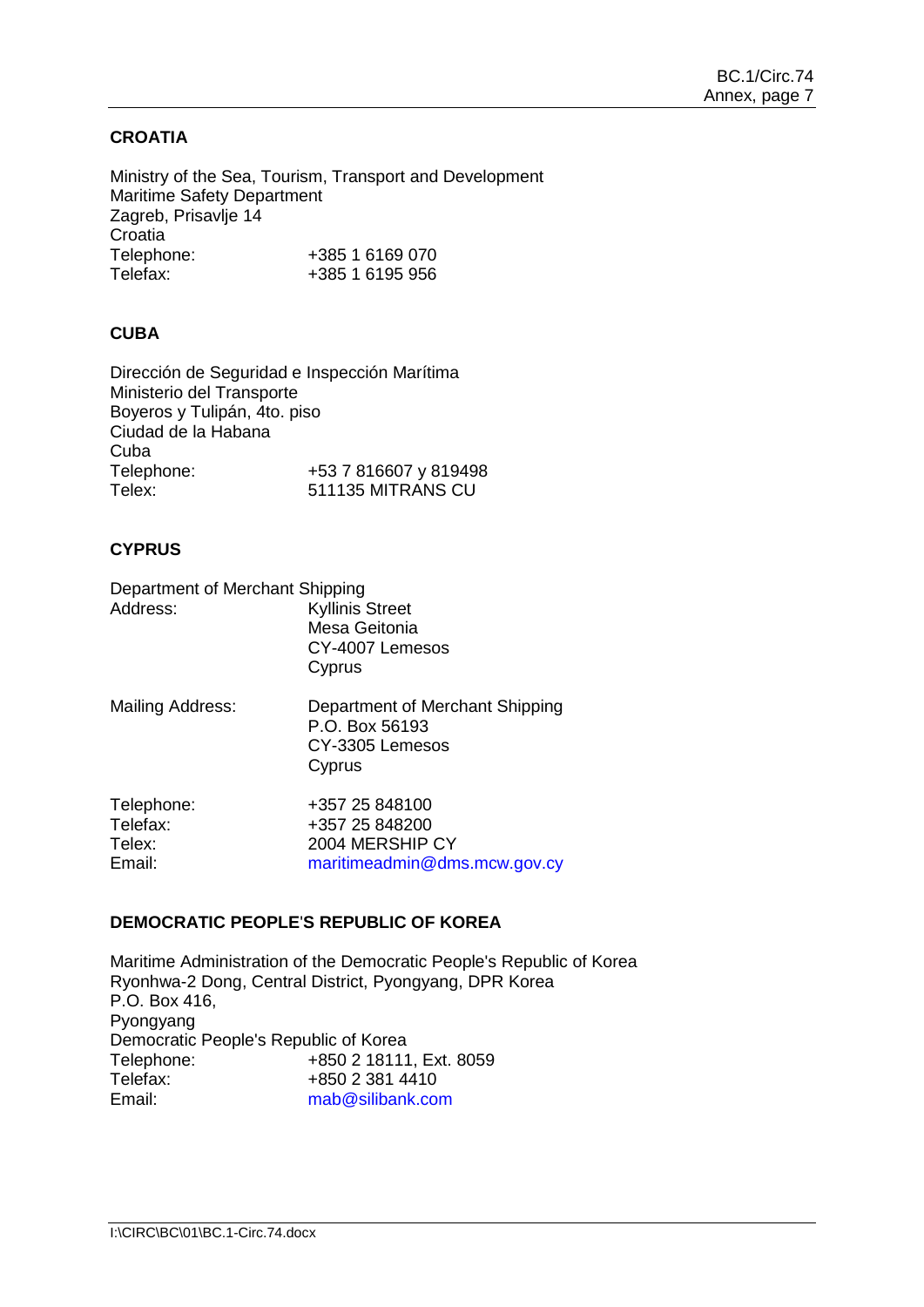## **DEMOCRATIC PEOPLE**'**S REPUBLIC OF KOREA** (continued)

Testing, Inspection and approval Korea Classification Society Ryonhwa-2 Dong, Central District, Pyongyang, DPR Korea P.O. Box 416, Pyongyang Democratic People's Republic of Korea<br>Telephone: +850 2 18111 +850 2 18111, Ext. 8059 Telefax: +850 2 381 4410 Email: [mab@silibank.com](file://imo10-win/vol2/groups/MSD/MTC/CARGOES/Sybelle%20Andre/bmoradi/AppData/Local/Temp/XPgrpwise/mab@silibank.com)

**Local Office:** MAB Bangkok 310/4, Phatthanakan Road, Soi 57 Prawet District, Bangkok Metropolis 10250 Thailand<br>Telephone: +66 1 926 2472 Telefax: +66 2 722 3657<br>Email: haesaauk@mw [haesaguk@mweb.co.th](file://imo10-win/vol2/groups/MSD/MTC/CARGOES/Sybelle%20Andre/bmoradi/AppData/Local/Temp/XPgrpwise/haesaguk@mweb.co.th)

## **DEMOCRATIC REPUBLIC OF THE CONGO**

Mr. Mbuangi-Mbuku Lelo Joachin-Egide Ministère des Transports et Communications B.P. 3683 Kinshasa Gombé R D Congo<br>Telephone: Telephone:  $+243816914754$ <br>Fmail:  $\frac{\text{immle@vahoo fr}}{}$ immle@yahoo.fr

Mr. Mambuma Nsungu Theodore Ministère des Transports et Communications: OEBK B.P. 8091 Kinshasa I R D Congo<br>Telephone: Telephone:  $+243998379865$ <br>Fmail:  $\frac{1}{2}$  theomambu@vaho [theomambu@yahoo.fr](file://imo10-win/vol2/groups/MSD/MTC/CARGOES/Sybelle%20Andre/bmoradi/AppData/Local/Temp/XPgrpwise/theomambu@yahoo.fr) [oebkmat@bulamatadi.net](file://imo10-win/vol2/groups/MSD/MTC/CARGOES/Sybelle%20Andre/bmoradi/AppData/Local/Temp/XPgrpwise/oebkmat@bulamatadi.net)

## **DENMARK**

Mr. Arne Ulstrup Chief Ship Surveyor Danish Maritime Authority Vermundsgade 38 C DK-2100 Copenhagen **Denmark** Telephone: +45 39 17 4400 Telefax:  $+4539174401$ <br>Fmail:  $\frac{\text{sfs@dmadk}}{1}$  $sfs@dma.dk$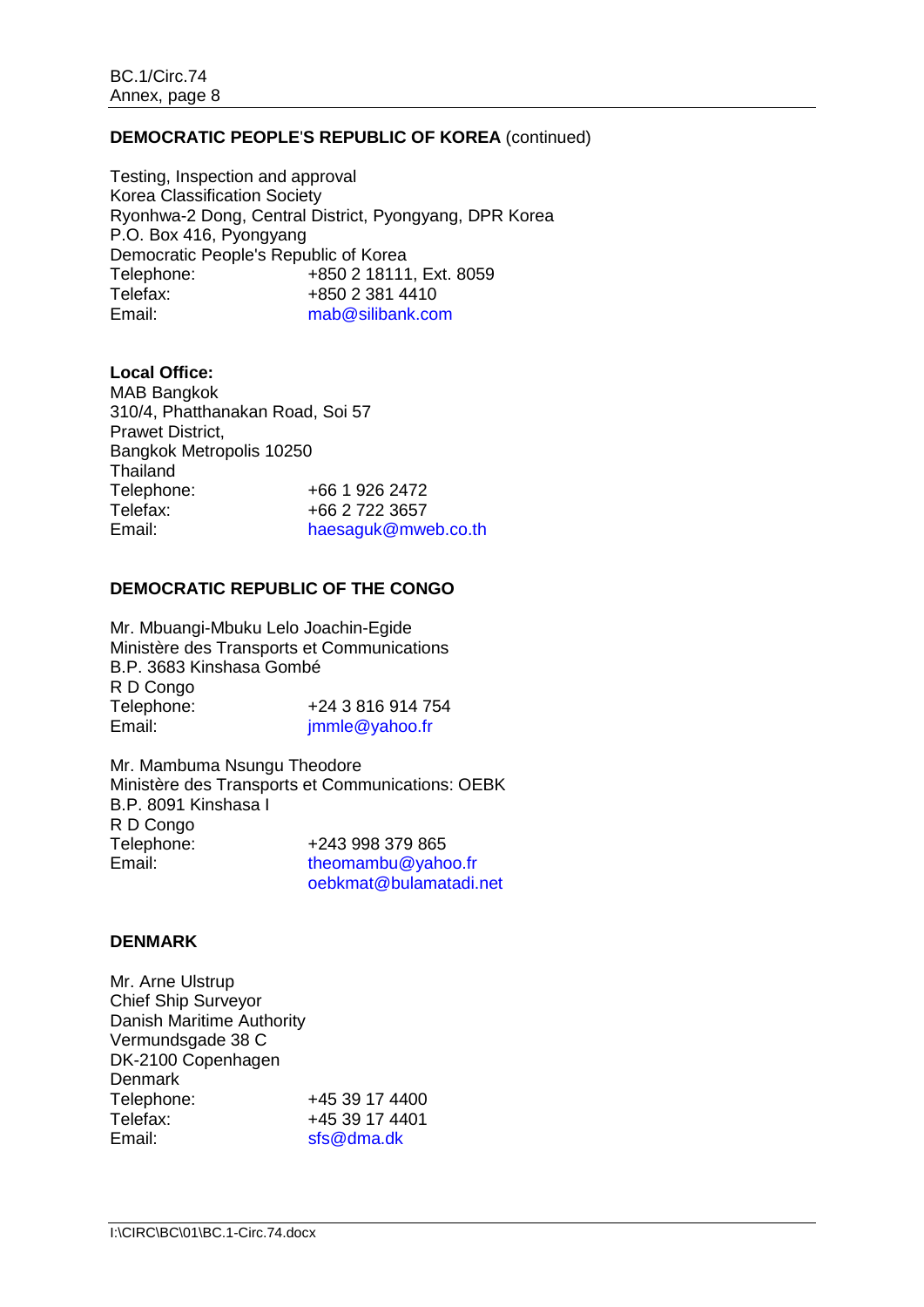## **DOMINICAN REPUBLIC**

Autoridad Portuaria Dominicana (APORDOM) PO Box 259-2 Ave. Máximo Gómez Esq. México No. 70 Santo Domingo República Dominicana<br>Telephone: Telephone: +1 809 688 4481 Telex: +809 346 0699

## **ECUADOR**

Dirección General de la Marina Mercante y del Litoral Dirección de Transporte Marítimo Malecón y Clemente Ballén PO Box 7412 **Guavaquil** Ecuador Telephone: +593 4 324 231<br>Telefax: +593 4 324 246 +593 4 324 246 Telex: 043325 DGMER ED

## **EGYPT**

Rear-Admiral / Mokhtar Adel Wahed Ammar Head of Maritime Transport Sector Ministry of Transport 4, Ptolemy Street Alexandria, 21514 Egypt Telephone: +20 3 484 2119 (24 hours) +20 3 484 2058 (24 hours) +20 3 484 3631 (personal) Telefax: +20 3 484 2041 +20 3 484 2096 Email: [mmt@idsc.net.eg](file://imo10-win/vol2/groups/MSD/MTC/CARGOES/Sybelle%20Andre/bmoradi/AppData/Local/Temp/XPgrpwise/mmt@idsc.net.eg)

# **EL SALVADOR**

Viceministerio de Transporte Dirección General de Transporte Terrestre 1a Avenida Sur No. 630 San Salvador El Salvador, C.A. Telephone: +503 2221 0601

Comisión Ejecutiva Portuaria Autónoma (CEPA) Bulevar de los Héroes Edificio Torre Roble San Salvador El Salvador, C.A. Telephone: +503 2218 1300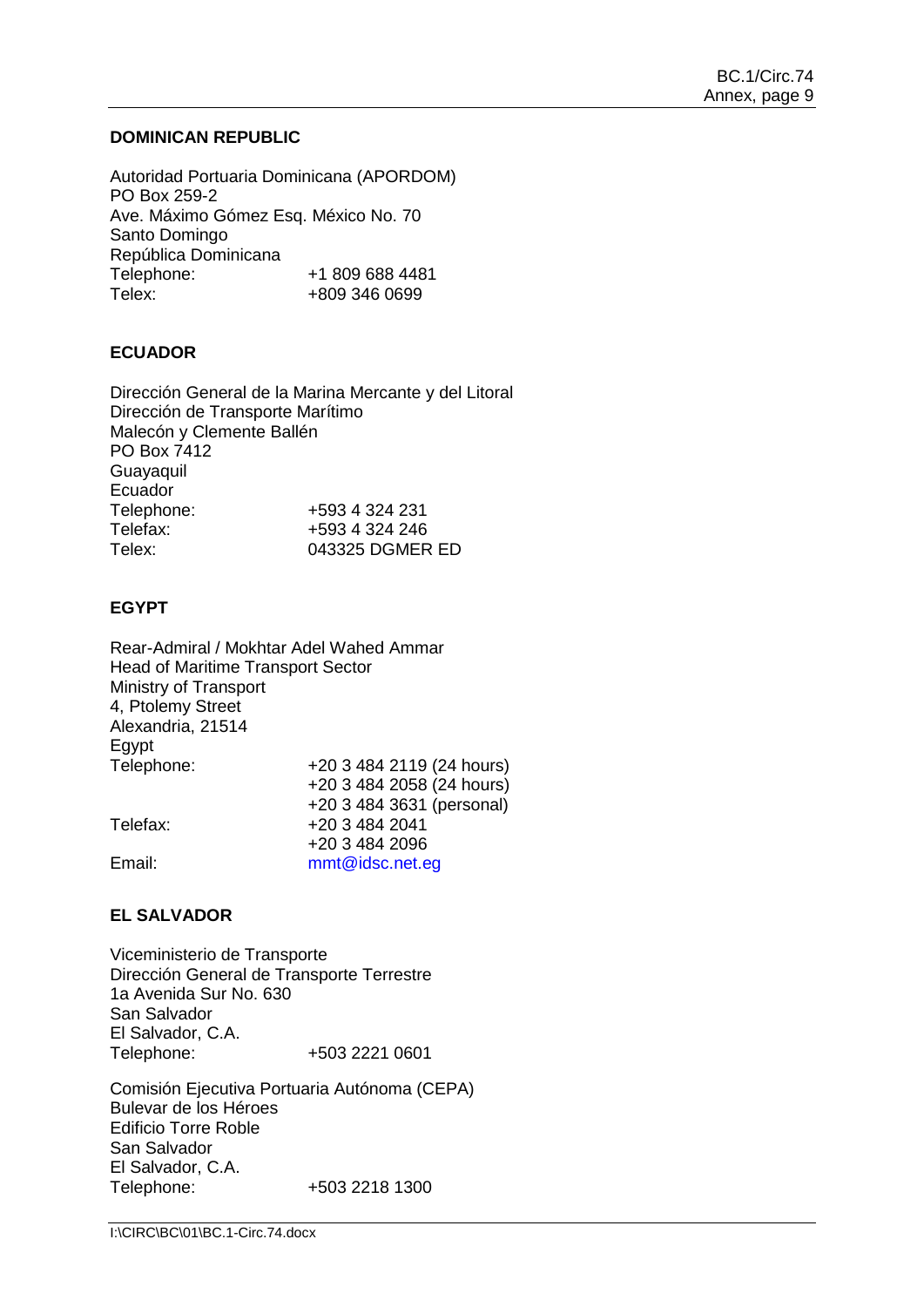## **EQUATORIAL GUINEA**

Mr. Pedro Mensuy Asumu Director General de Transportes, Terrestre y Fluvial Ministerio de Transportes, Tecnologia, Correios y Comunicaciones Malabo Guinea Equatoriale<br>Telephone: +240 278 646 Mobile: +240 099 517<br>Telefax: +240 093 999 Telefax: +240 093 999<br>Email: mensuvasum [mensuyasumu@yahoo.com](file://imo10-win/vol2/groups/MSD/MTC/CARGOES/Sybelle%20Andre/bmoradi/AppData/Local/Temp/XPgrpwise/mensuyasumu@yahoo.com)

Mr. Fernando Biahute Mateu Expert/Conseiller Technique Portuaire Maritime National Administration des ports Guinée Equatoriale APGE, BP 563 Malabo Guinea Equatoriale<br>Telephone: +240 259 763 Telefax: +240 091 184<br>
Fmail: ferbiabute@va ferbiahute@yahoo.es [biahute@lubrafreeport.com](file://imo10-win/vol2/groups/MSD/MTC/CARGOES/Sybelle%20Andre/bmoradi/AppData/Local/Temp/XPgrpwise/biahute@lubrafreeport.com)

# **ESTONIA**

Estonian National Maritime Board Maritime Safety Department Lume 9 10416 Tallinn Estonia Telephone: +372 6205 700 Telex: +372 6205 706

#### **FINLAND**

Finnish Transport Safety Agency P.O Box 320 FI-00101 Helsinki Finland<br>Telephone: Telephone: +358 20 618 500<br>Telefax: +358 20 618 509 Telefax: +358 20 618 5095<br>Fmail: +1358 20 618 5095 Email: [internationalaffairs@trafi.fi](mailto:internationalaffairs@trafi.fi)<br>Website: www.trafi.fi [www.trafi.fi](http://www.trafi.fi/)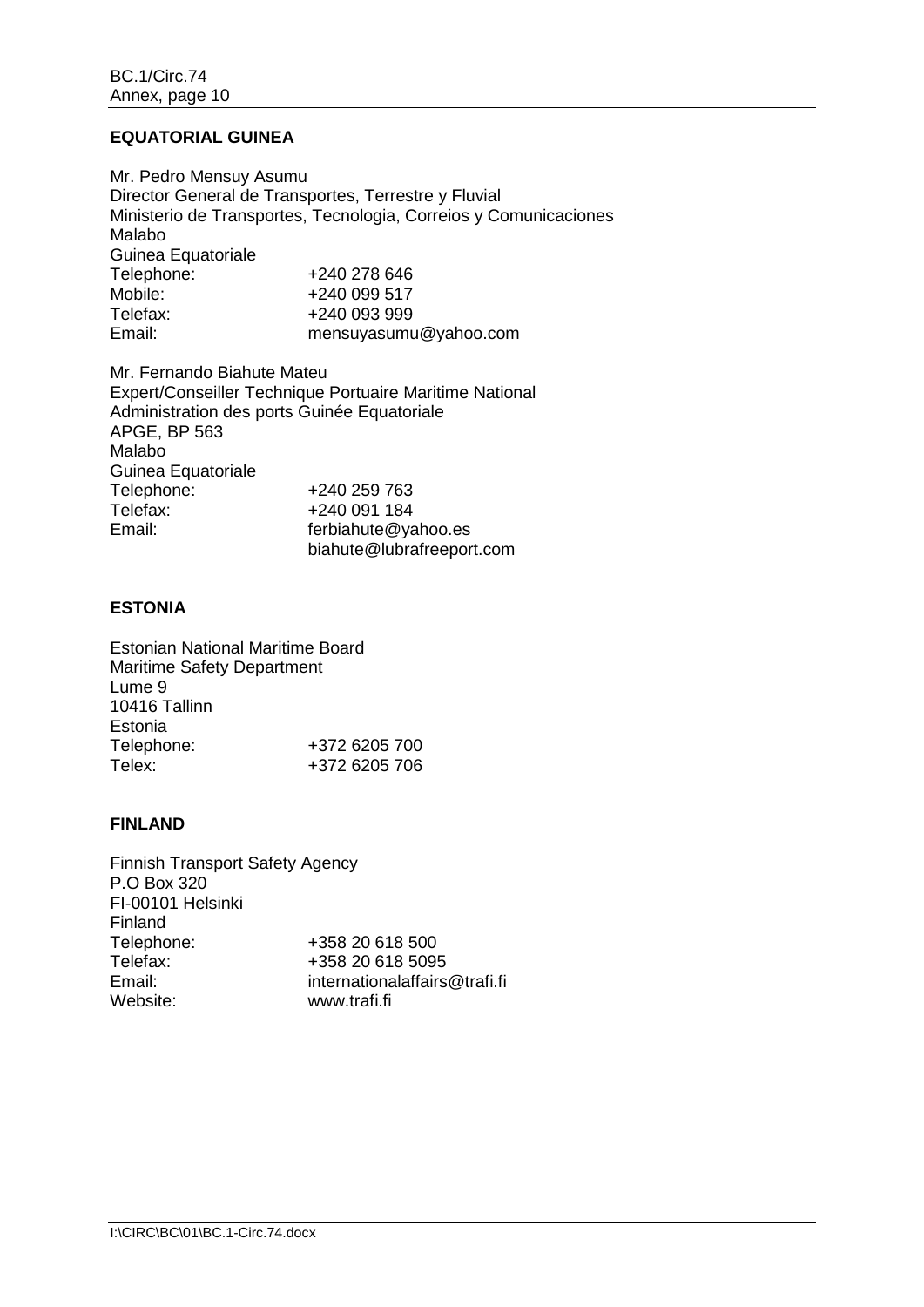## **FRANCE**

Ministère de l'écologie, du développement durable et de l'énergie MEDDE – DGPR – Mission Transport de Matières Dangereuses (MTMD) Grande de la Défense –Arche Paroi Nord 92055 Paris La Défense Cedex France Telephone: +33 1 4081 1496 Telefax: +33 1 4081 1065 Email: pierre.dufour@developpement-durable.gouv.fr

## **GABON**

Mr. Aubame Gérard Philippe Alain Directeur des Gens de Mer, de la Navigation et de la Sécurité Maritimes Direction Générale de la Marine Marchande BP 803 Libreville **Gabon** Telephone: +241 72 00 42/06 24 71 11<br>Telefax: +241 76 01 85/77 52 56 Telefax: +241 76 01 85/77 52 56<br>Email: aaubame@vahoo.fr [gaubame@yahoo.fr](file://imo10-win/vol2/groups/MSD/MTC/CARGOES/Sybelle%20Andre/bmoradi/AppData/Local/Temp/XPgrpwise/gaubame@yahoo.fr)

Mr. Nkoulou-Mezui Claver Direction Générale de la Marine Marchande BP 803 Libreville Gabon<br>Telephone: Telephone: +241 745 307/0736 0279<br>Telefax: +241 76 01 85 +241 76 01 85

Cdt. Major Mouenzi-Mouenzi Allyanoh Direction de la Réglementation Maritime et de la Coopération Ministère de la Marine Marchande et des Equipements Portuaires BP 803 Libreville Gabon<br>Telephone: Telephone: +241 760 185/+0625 0459 /0729 3348<br>Telefax: +241 760 185 Telefax:  $+241 760 185$ <br>Fmail:  $\frac{all}{2}$ [allyano@yahoo.fr](file://imo10-win/vol2/groups/MSD/MTC/CARGOES/Sybelle%20Andre/bmoradi/AppData/Local/Temp/XPgrpwise/allyano@yahoo.fr)

## **GAMBIA**

Mr. Dembo Jarju Gambia Ports Authority Gambia Navy PMB 49 Banjul Gambia Telephone: +220 993 3787/422 7266/9940 Email: [dejarju68@yahoo.com](file://imo10-win/vol2/groups/MSD/MTC/CARGOES/Sybelle%20Andre/bmoradi/AppData/Local/Temp/XPgrpwise/dejarju68@yahoo.com)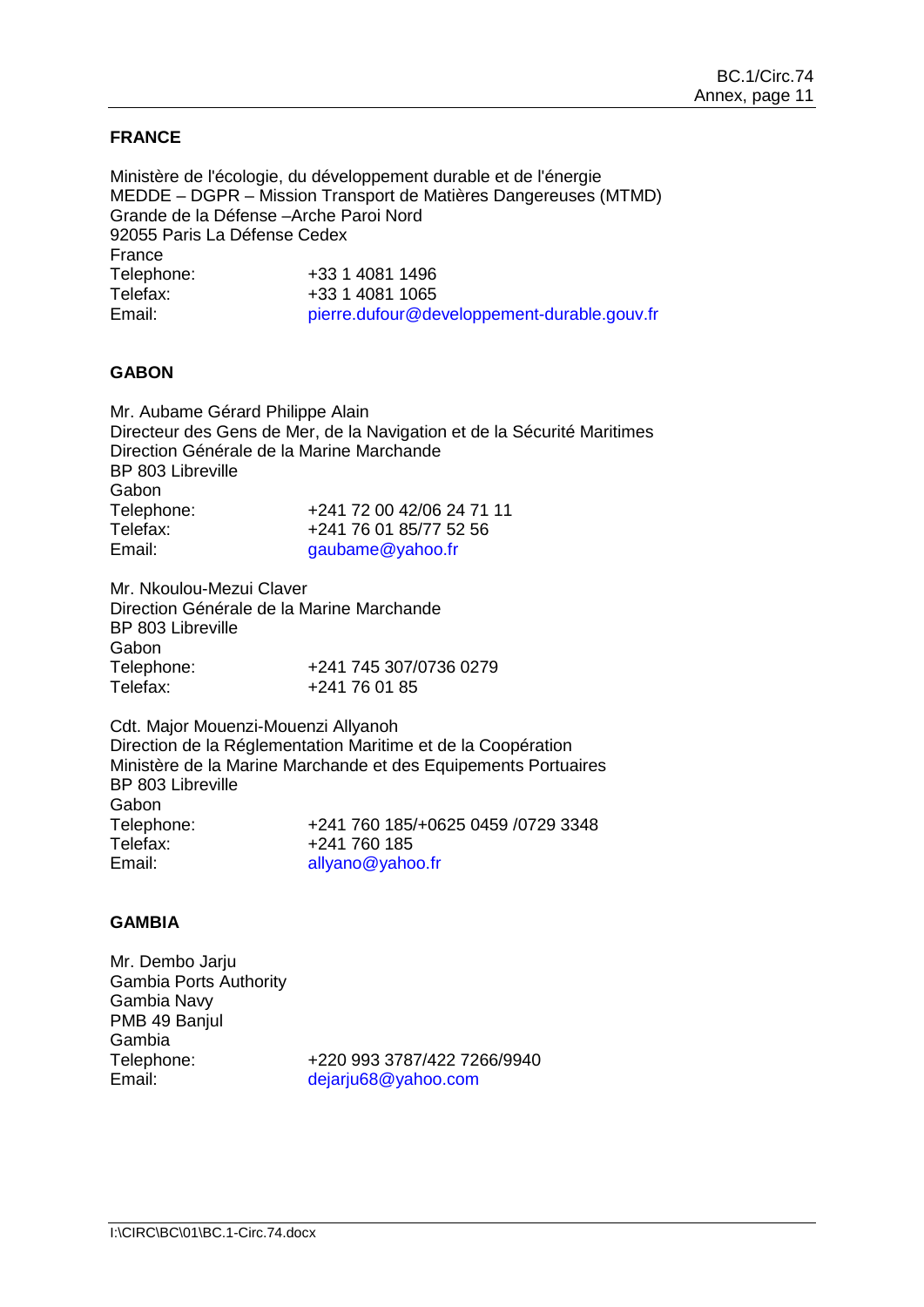## **GAMBIA** (continued)

Mr. Mboob Momodou A. B. S. Gambia Ports Authority Liberation Avenue P.O. box 617 Banjul Gambia<br>Telephone: Telephone: +220 422 7266/9940<br>Telefax: +220 422 7268 Telefax: +220 422 7268<br>Email: modouamie@va [modouamie@yahoo.com](file://imo10-win/vol2/groups/MSD/MTC/CARGOES/Sybelle%20Andre/bmoradi/AppData/Local/Temp/XPgrpwise/modouamie@yahoo.com)

## **GEORGIA**

| <b>Maritime Transport Agency</b>               |                   |
|------------------------------------------------|-------------------|
| 23 Ninoshvili str.,                            |                   |
| Batumi 6000                                    |                   |
| Georgia                                        |                   |
| Telephone:                                     | +995 4222 7 49 25 |
| Telefax:                                       | +995 4222 7 39 29 |
| Email:                                         | info@mta.gov.ge   |
| Website:                                       | www.mta.gov.ge    |
| <b>State Ships' Registry</b><br>$\blacksquare$ |                   |

| Ulalu UHIpo Tiugioli y |                |
|------------------------|----------------|
| and Flag State         |                |
| Implementation         |                |
| Department:            | fsi@mta.gov.ge |
|                        |                |

Seafarers' Department: [stcw@mta.gov.ge](mailto:stcw@mta.gov.ge)

| <b>Maritime Search</b> |                 |
|------------------------|-----------------|
| and Rescue Centre:     | mrcc@mta.gov.ge |

## **GERMANY**

Federal Ministry of Transport, Building and Urban Development Maritime Safety Division Robert-Schuman-Platz 1 53175 Bonn Germany Telephone: +49 228 300 0 or 300-Extension<br>Telefax: +49 228 300 34 28 Telefax: +49 228 300 34 28<br>Email: Ref-WS23@bmvbs [Ref-WS23@bmvbs.bund.de](mailto:Ref-WS23@bmvbs.bund.de)

Berufsgenossenschaft für Transport und Verkehrswirtschaft Ship Safety Division Postfach 11 04 89 20404 Hamburg Germany<br>Telephone: Telephone: +49 40 361 370<br>Telefax: +49 40 361 204 Telefax: +49 40 361 204<br>Email: schiffssicherheit [schiffssicherheit@bg-verkehr.de](mailto:schiffssicherheit@bg-verkehr.de)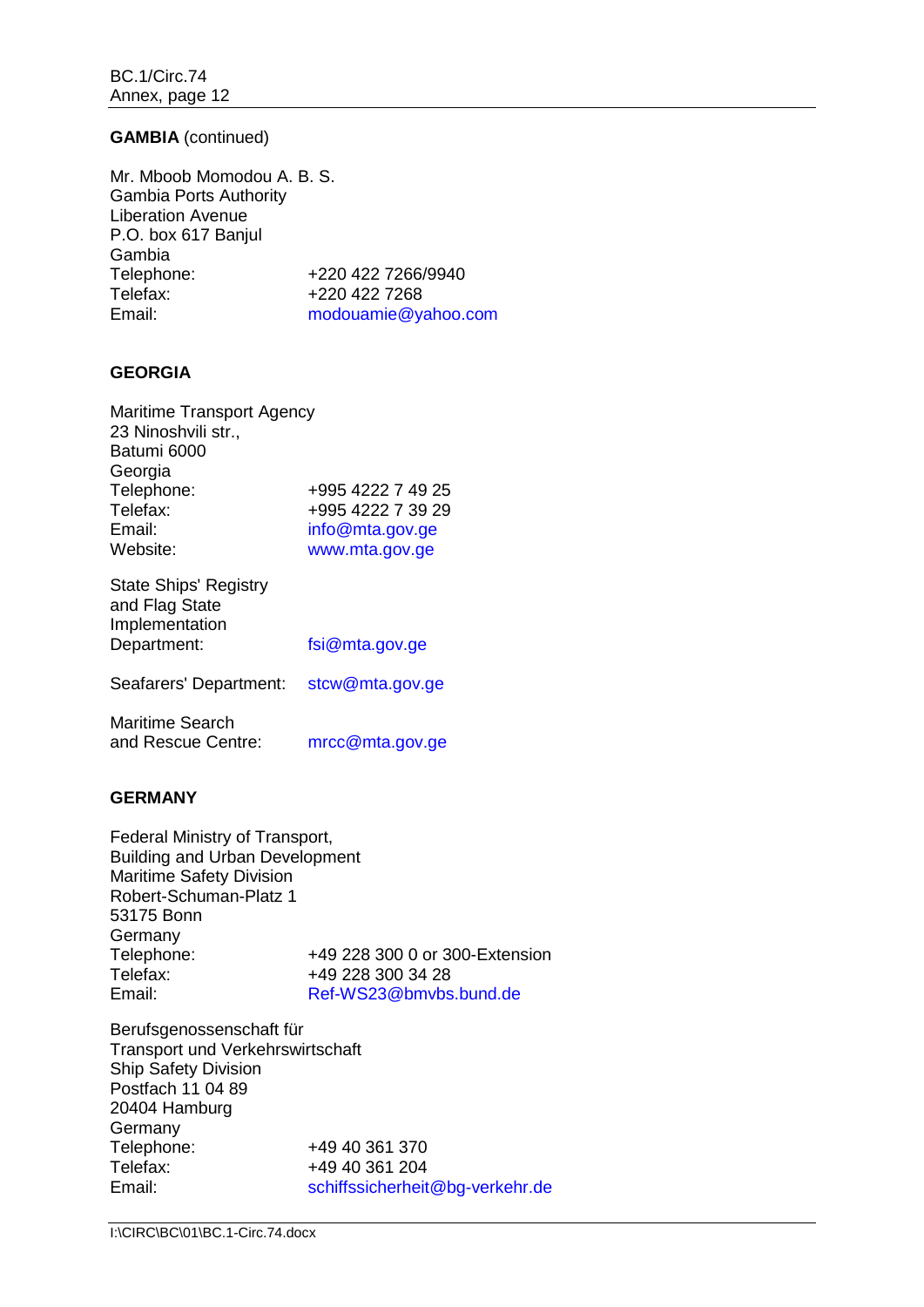## **GERMANY** (continued)

Competent authorities authorized to approve procedures for sampling, testing and controlling moisture content (IMSBC Code, paragraph 4.3.3)

BG Verkehr, Brandstwiete 1, 20457 Hamburg

Email: [schiffssicherheit@bg-verkehr.de](mailto:schiffssicherheit@bg-verkehr.de)

## **GHANA**

Director-General Ghana Maritime Authority P.M.B. 34, Ministries Post Office Ministries-Accra Ghana Telephone: +233 21 662122/684392 Telefax: +233 21 677702<br>
Fmail: info@ghanamari [info@ghanamaritime.org](file://imo10-win/vol2/groups/MSD/MTC/CARGOES/Sybelle%20Andre/bmoradi/AppData/Local/Temp/XPgrpwise/info@ghanamaritime.org)

## **GREECE**

Ministry of Mercantile Marine Merchant Ships General Inspections Directorate Design & Construction Directorate MARPOL & Cargoes Department Konstantinou Paleologou 1 st. Piraeus **Greece** Telephone: +30 210 419 1800 Telefax: +30 210 413 7997 Email: [dmk@mail.yen.gr](file://imo10-win/vol2/groups/MSD/MTC/CARGOES/Sybelle%20Andre/bmoradi/AppData/Local/Temp/XPgrpwise/dmk@mail.yen.gr)

## **GUINEA**

Mr. Mohamed Cheick Fofana Direction Nationale de la Marine Marchande B.P. 6 **Conakry** Guinea<br>Telephone: +224 3045 2343/3539 Telefax: +224 3041 3577 Email: [dnmmgn@yahoo.fr](file://imo10-win/vol2/groups/MSD/MTC/CARGOES/Sybelle%20Andre/bmoradi/AppData/Local/Temp/XPgrpwise/dnmmgn@yahoo.fr)

Mr. Cissoko Mamadou Chef de la section Navires et navigabilité Direction Nationale de la Marine Marchande BP 6 **Conakry** Guinea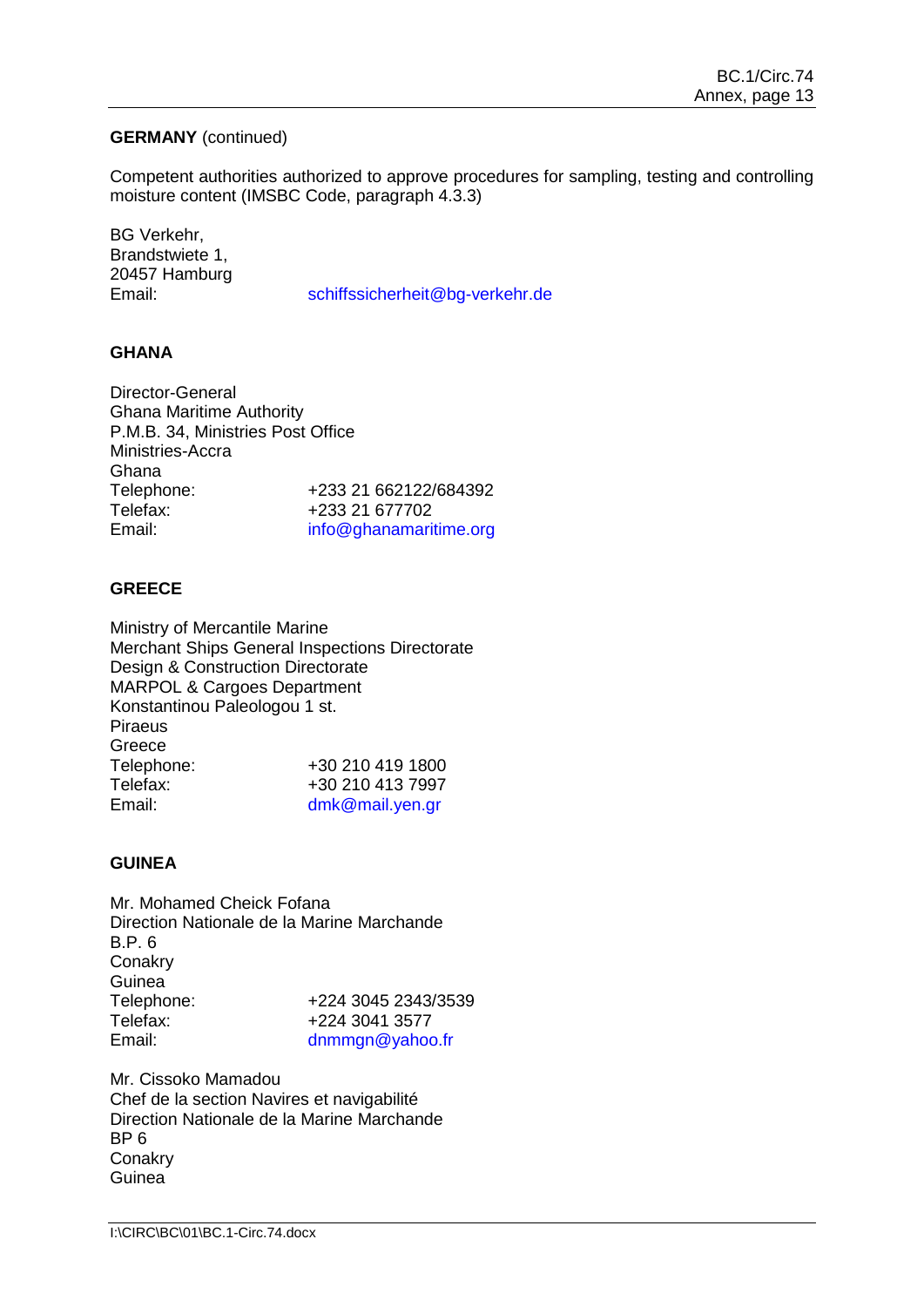| Telephone: | +224 642 481 69 |
|------------|-----------------|
| Telefax:   | +224 3041 3577  |

Mr. Diallo Mamadou Sïdou Direction Nationale de la Marine Marchande BP 6 **Conakry** Guinea Telephone: +224 6033 6417 Telefax: +224 413 577<br>Email: cfofana23@va [cfofana23@yahoo.fr](file://imo10-win/vol2/groups/MSD/MTC/CARGOES/Sybelle%20Andre/bmoradi/AppData/Local/Temp/XPgrpwise/cfofana23@yahoo.fr)

## **GUINEA-BISSAU**

Mr. Mendonça Mario Ministère des Transports et Communications Guinea-Bissau<br>Telephone: +245 666 2925 Telefax: +245 207 323<br>
Fmail: mariomendon [mariomendon@hotmail.com](file://imo10-win/vol2/groups/MSD/MTC/CARGOES/Sybelle%20Andre/bmoradi/AppData/Local/Temp/XPgrpwise/mariomendon@hotmail.com)

Mr. Mario Musante da Silva Loureiro Direction Générale de la Marine Marchande C/P 25 Bissau Guinea Bissau<br>Telephone: Telephone: +245 665 2152<br>Telefax: +245 204 114 Telefax: +245 204 114

# **ICELAND**

Directorate of Shipping PO Box 484 121 Reykjavik 101 Iceland<br>Telephone: Telephone: +354 1 91 25844

## **INDIA**

The Secretary of the Government of India Ministry of Shipping, Road Transport & Highways Department of Shipping Transport Bhavan 1, Parliament Street New Delhi – 110 001 India Telephone: +91 11 2371 4938 (direct)<br>Telefax: +91 11 2371 6656 +91 11 2371 6656 Email: [secyship@hub.nic.in](file://imo10-win/vol2/groups/MSD/MTC/CARGOES/Sybelle%20Andre/bmoradi/AppData/Local/Temp/XPgrpwise/secyship@hub.nic.in)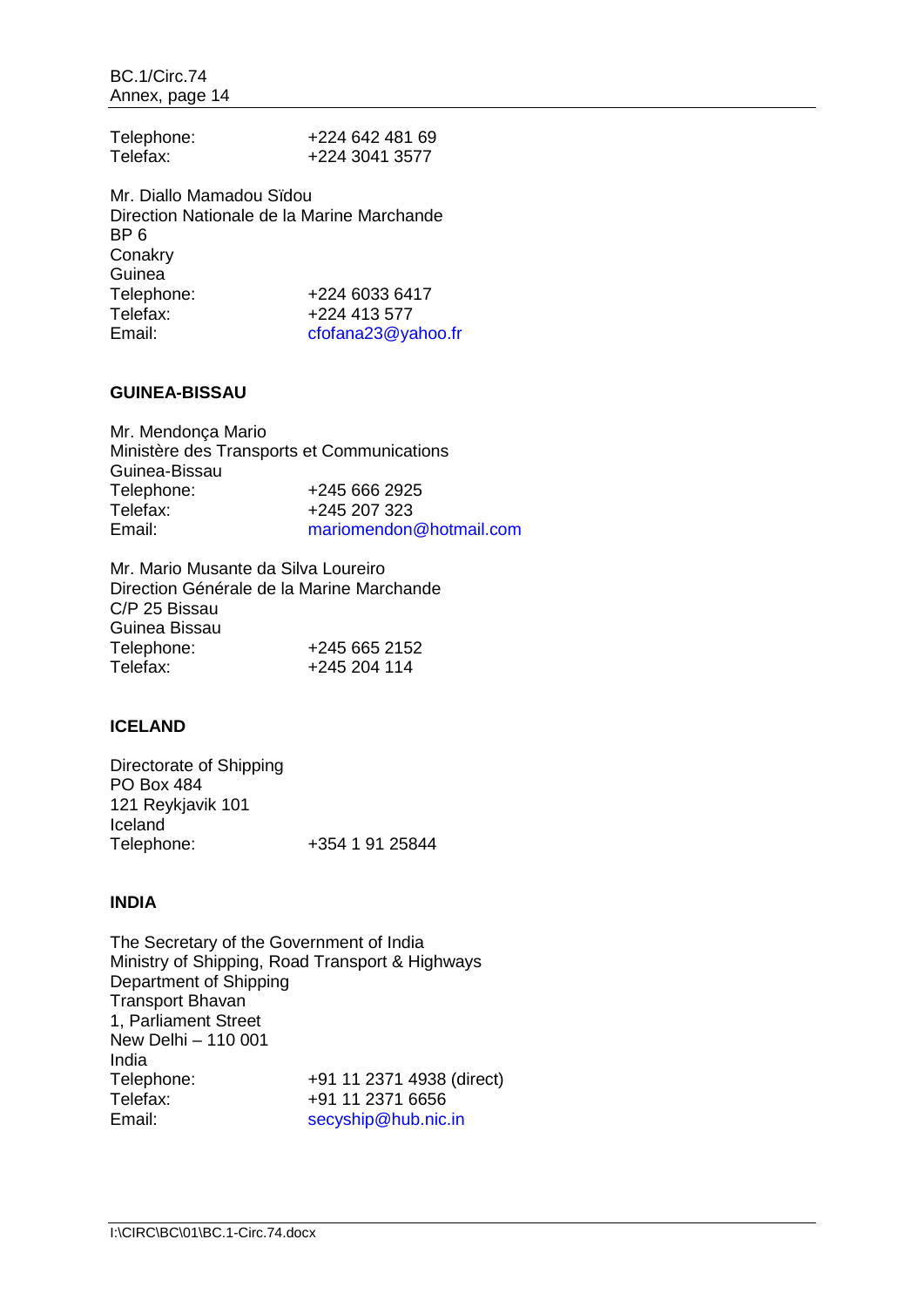The Director-General of Shipping Directorate General of Shipping Jahaz Bhavan Walchand Hirachand Marg Mumbai – 400 001 India<br>Telephone: Telephone: +91 22 2261 3156 (direct)/26136 5154 (operator)<br>Telex: +91 22 2262 6756 +91 22 2262 6756 Email: [dgship@dgshipping.com](file://imo10-win/vol2/groups/MSD/MTC/CARGOES/Sybelle%20Andre/bmoradi/AppData/Local/Temp/XPgrpwise/dgship@dgshipping.com) Website: [www.dgshipping.com](http://www.dgshipping.com/)

The Principal Officer Mercantile Marine Department Old C.G.O. Building 101, Maharshi Karve Road Post Box No. 11096 Mumbai – 400 020 India Telephone: +91 22 2201 4671/2207 6881 (direct) +91 22 2203 9881 (operator) Telefax: +91 22 2201 3307 Email: [mmdmt498@bom3.vsnl.net.in](file://imo10-win/vol2/groups/MSD/MTC/CARGOES/Sybelle%20Andre/bmoradi/AppData/Local/Temp/XPgrpwise/mmdmt498@bom3.vsnl.net.in)

The Principal Officer Mercantile Marine Department Marine House **Hastings** Kolkata – 700 022 India<br>Telephone:

+91 33 2223 0167 (direct) +91 33 2223 0236/ 37 / 38 (operator) Telefax: +91 33 2223 0853 Email: [pommdcal@vsnl.com](file://imo10-win/vol2/groups/MSD/MTC/CARGOES/Sybelle%20Andre/bmoradi/AppData/Local/Temp/XPgrpwise/pommdcal@vsnl.com) [pommdkol@sify.com](file://imo10-win/vol2/groups/MSD/MTC/CARGOES/Sybelle%20Andre/bmoradi/AppData/Local/Temp/XPgrpwise/pommdkol@sify.com)

The Principal Officer Mercantile Marine Department Anchor Gate Building, 2nd Floor Post Box No. 5004 Rajaji Salai Chennai – 600 001 India<br>Telephone: +91 44 2523 3336 (direct) +91 44 2525 1107 / 08 (operator) Telefax: +91 44 2523 2929 Email: [mmdchennai@vsnl.net](file://imo10-win/vol2/groups/MSD/MTC/CARGOES/Sybelle%20Andre/bmoradi/AppData/Local/Temp/XPgrpwise/mmdchennai@vsnl.net)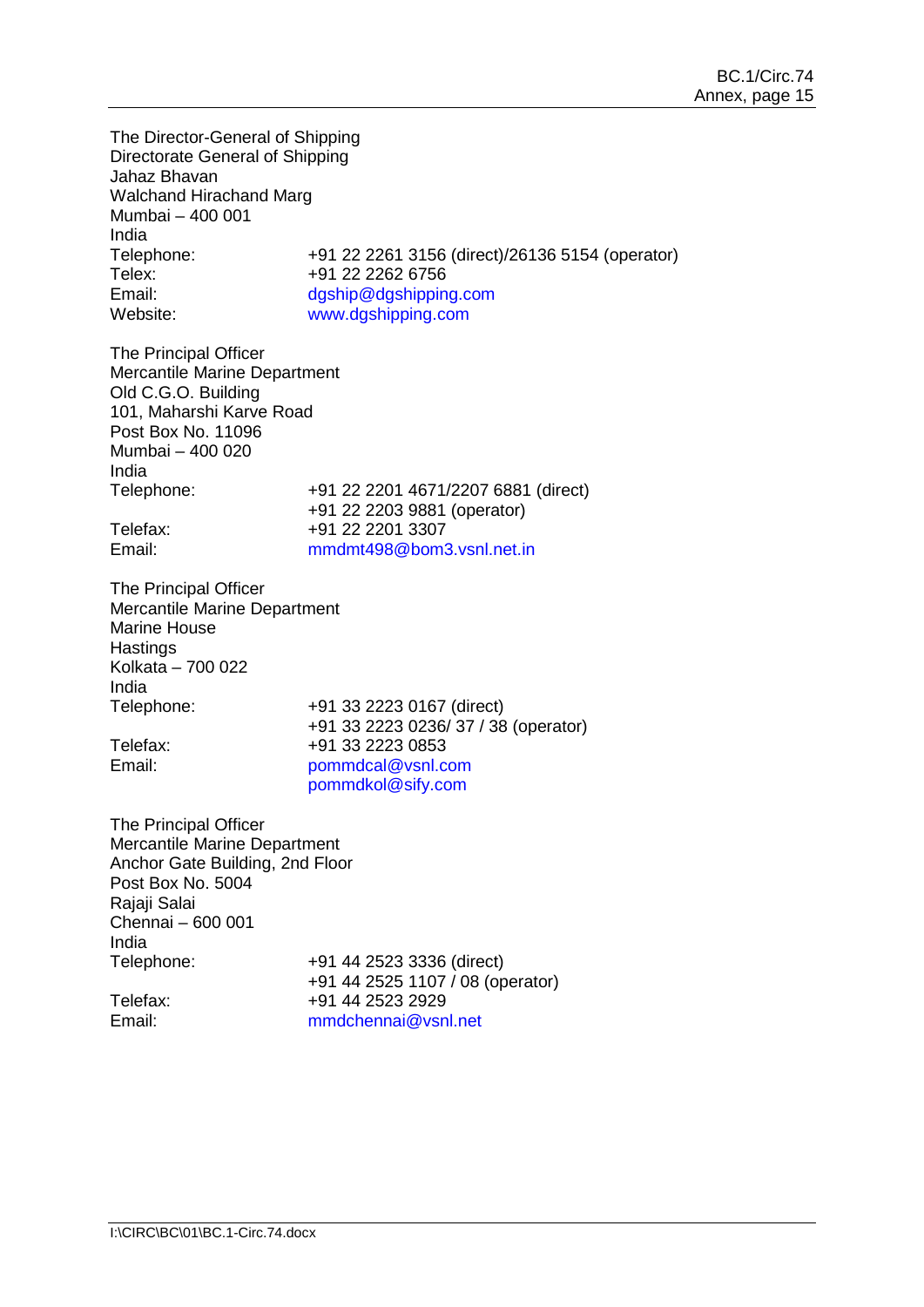# **IRAN (ISLAMIC REPUBLIC OF)**

Director-General Port Affairs Ports and Maritime Organization (PMO) PMO Headquarters South Didar St. Haghani Exp way Vanak Sq. **Tehran** Islamic Republic of Iran Telephone: +98 21 849 32201<br>Telefax: +98 21 849 32227 Telefax: +98 21 849 32227 [J\\_Eslami@pmo.ir](file://imo10-win/vol2/groups/MSD/MTC/CARGOES/Sybelle%20Andre/bmoradi/AppData/Local/Temp/XPgrpwise/J_Eslami@pmo.ir)

#### **IRELAND**

| The Chief Surveyor      |                  |
|-------------------------|------------------|
| Marine Survey Office    |                  |
| Department of Transport |                  |
| Leeson Lane             |                  |
| Dublin 21               |                  |
| Ireland                 |                  |
| Telephone:              | +353 1 678 3400  |
| Telefax:                | +353 1 678 3409  |
| Email:                  | mso@transport.ie |
| Website:                | www.transport.ie |

## **ISRAEL**

Capt. E. Sternberg – Deputy Director Capt. E. Gerson – Senior Shipping Inspector Administration of Shipping and Ports P.O. Box 806 Haifa 31077 Israel<br>Telephone: Telephone: +972 4 8632 080/087<br>Telefax: +972 4 8632 118 +972 4 8632 118 Email: [alexg@mot.gov.il](file://imo10-win/vol2/groups/MSD/MTC/CARGOES/Sybelle%20Andre/bmoradi/AppData/Local/Temp/XPgrpwise/alexg@mot.gov.il)

## **ITALY**

Italian Coast Guard Headquarters Viale Dell'Arte 16 Rome 00144 Italy<br>Telephone: Telephone: +39 06 5908 4919<br>Telefax: +39 06 5908 4918 +39 06 5908 4918 Email: [uffl.rep6cogecap@infrastrutturetrasporti.it](file://imo10-win/vol2/groups/MSD/MTC/CARGOES/Sybelle%20Andre/bmoradi/AppData/Local/Temp/XPgrpwise/uffl.rep6cogecap@infrastrutturetrasporti.it)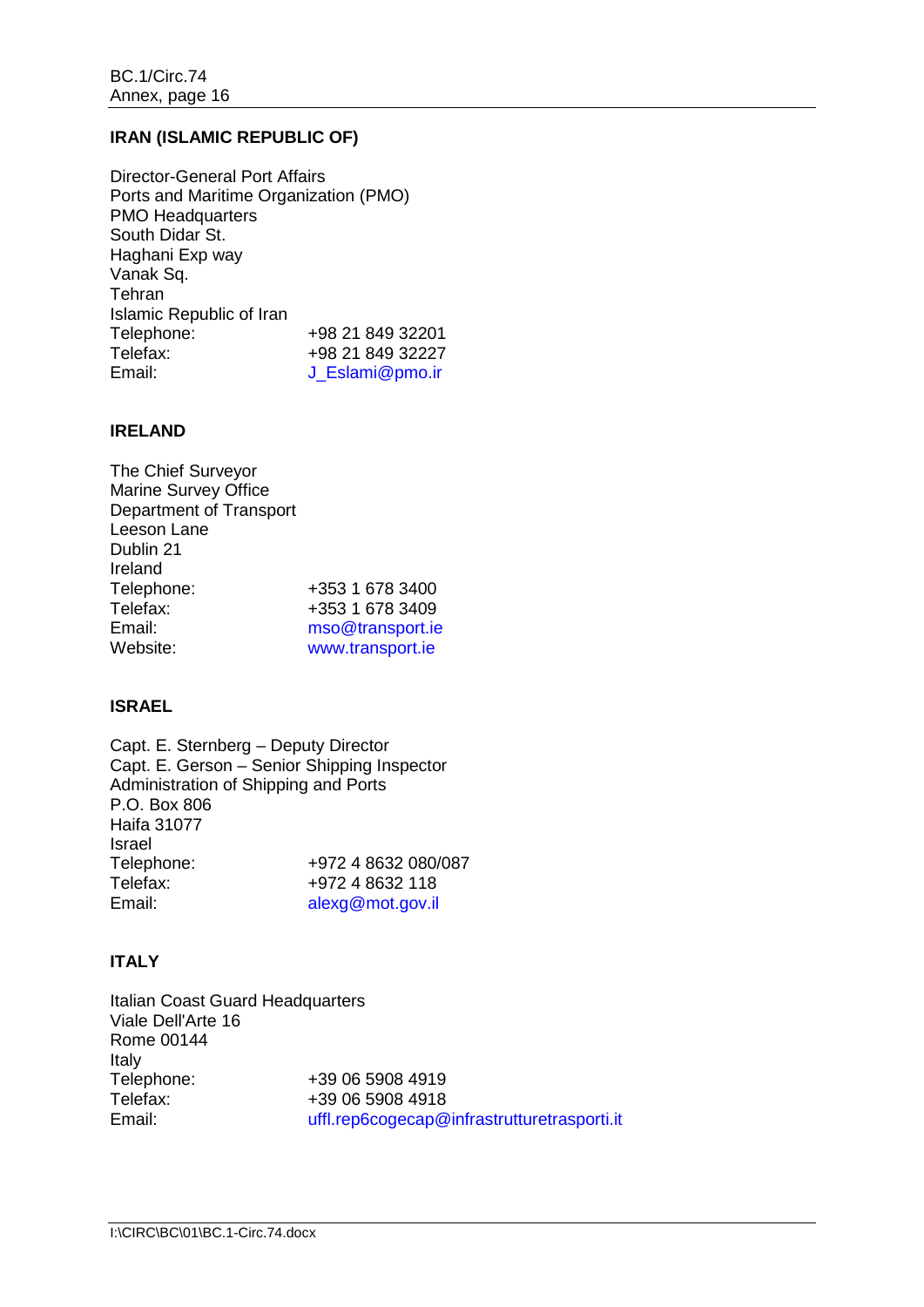Italian Coast Guard Headquarters Ponte Dei Mille Genoa 16100 Italy<br>Telephone: Telephone: +39 010 24 12 797<br>Telefax: +39 010 24 78 245 Telefax: +39 010 24 78 245<br>Fmail: 001@sicnavge.it

[001@sicnavge.it](file://imo10-win/vol2/groups/MSD/MTC/CARGOES/Sybelle%20Andre/bmoradi/AppData/Local/Temp/XPgrpwise/001@sicnavge.it)

# **JAMAICA**

Jamaica Merchant Marine Limited 7th Floor, Dyoll Building 40/46 Knutsford Boulevard P.O. Box 952 Kingston Jamaica West Indies<br>Telephone: +1 809 92 91982/6 Telex: 2483 & 2295 JMM JA<br>Cable: Jamerine Jamerine Jamaica Commodity Trading Company Limited 8 Ocean Boulevard Kingston Mall Jamaica West Indies Telephone: +1 809 92 20971/9<br>Telex: 2318 Januhold Ja. 2318 Januhold Ja. Alcan Jamaica Limited 4 St. Lucia Avenue Kingston 5 Jamaica West Indies Telephone: +1 809 92 64011/4 Alcoa Minerals of Jamaica Incorporated 10 Grenada Crescent Kingston 5 Jamaica West Indies<br>Telephone: Telephone: +1 809 926 3390<br>Telex: 2116 Alcoamin. J 2116 Alcoamin, Ja. Kaiser Bauxite Company Imperial Life Building Kingston 5 Jamaica West Indies

Telephone: +1 809 926 4723<br>Telex: Kaisbaux Co. 225 Kaisbaux Co. 2256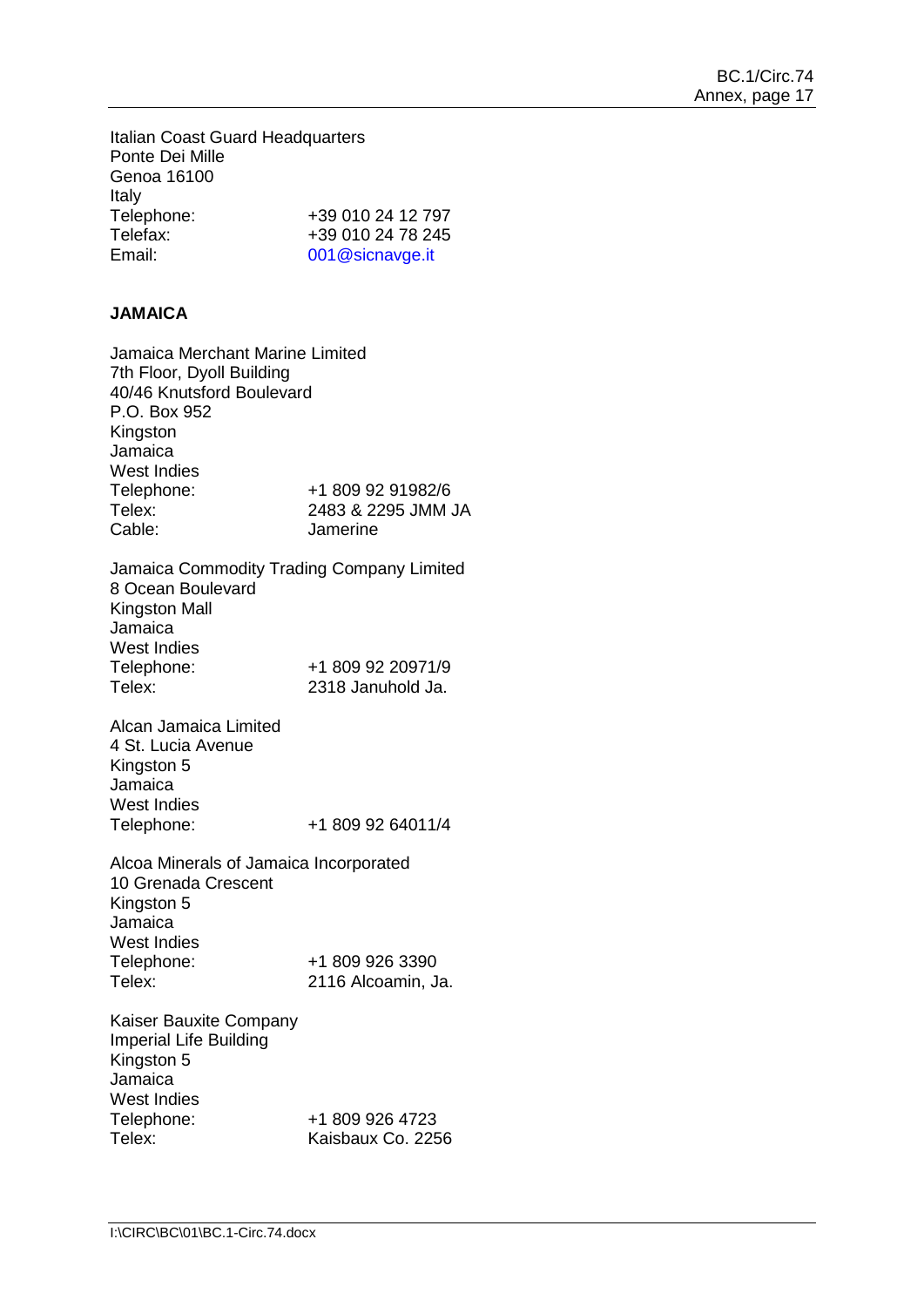Alumina Partners of Jamaica 64 Knutsford Boulevard Kingston 5 Jamaica West Indies<br>Telephone:

+1 809 926 1650 or (Head Office-Main) 962 3251

Jamaica Gypsum and Quarries Limited Harbour Head P.O. Box 11 Kingston Jamaica West Indies<br>Telephone: +1 809 928 6102 Telex: NIBJ 2487 (Janico)

Bauxite and Alumina Trading Company 11 Trinidad Terrace Kingston 5 Jamaica West Indies<br>Telephone: +1 809 926 4553 +1 809 926 4602 +1 809 926 4555 Telex: 2436

## **JAPAN**

Inspection and Measurement Division Maritime Bureau Ministry of Land, Infrastructure and Transport 2-1-3 Kasumigaseki, Chiyoda-ku Tokyo Japan<br>Telephone: Telephone: +81 3 5253 8639<br>Telex: +81 3 5253 1644 Telex: +81 3 5253 1644<br>Email: + MRB KSK@mlit. [MRB\\_KSK@mlit.go.jp](file://imo10-win/vol2/groups/MSD/MTC/CARGOES/Sybelle%20Andre/bmoradi/AppData/Local/Temp/XPgrpwise/MRB_KSK@mlit.go.jp)

# **KENYA**

| <b>The Director</b>         |                      |
|-----------------------------|----------------------|
| Shipping & Maritime Affairs |                      |
| Ministry of Transport       |                      |
| Nairobi                     |                      |
| Kenya                       |                      |
| Telephone:                  | +254 20 2729200      |
| Telefax:                    | +254 20 2724553      |
| Email:                      | info@transport.go.ke |
|                             |                      |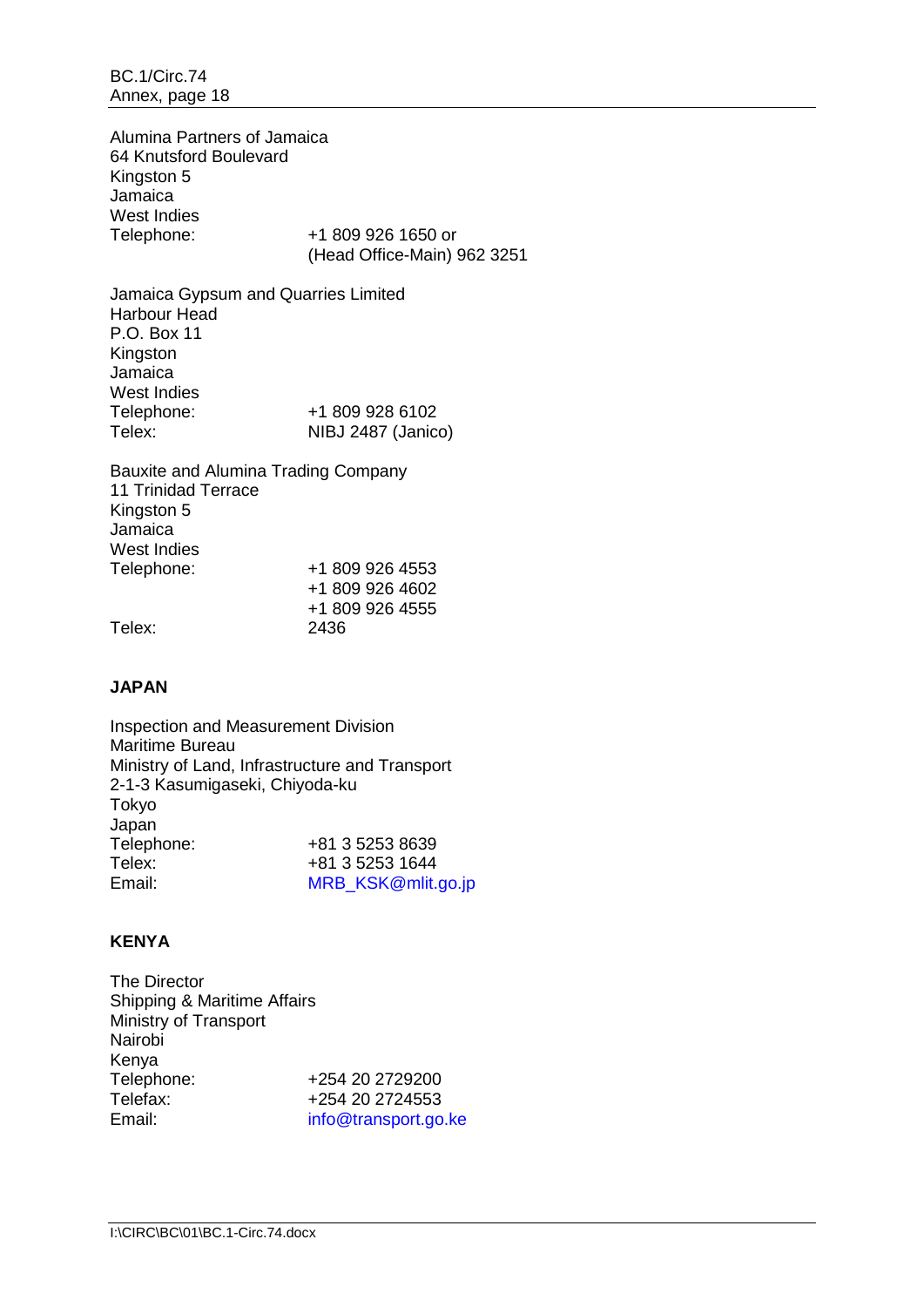# **LATVIA**

Maritime Administration of Latvia Trijādības iela 5 Riga LV-1048 Latvia<br>Telephone: Telephone: +371 67 062 100<br>Telefax: +371 67 860 082 +371 67 860 082 Email: [lja@lja.lv](file://imo10-win/vol2/groups/MSD/MTC/CARGOES/Sybelle%20Andre/bmoradi/AppData/Local/Temp/XPgrpwise/lja@lja.lv)

## **LEBANON**

Ministry of Public Works & Transport Directorate General of Land & Maritime Transport George Picot Street, Starco Building 3rd Floor, Beirut Lebanon Telephone: +961 1 371 644 +961 1 371 645 Telefax: +961 1 371 647 Email: [ministry@transportation.gov.lb](mailto:ministry@transportation.gov.lb)

## **LIBERIA**[∗](#page-20-0)

The Office of the Deputy Commissioner of Maritime Affairs, R.L. c/o Liberian International Ship and Corporate Registry, LLC (LISCR) 8619 Westwood Center Drive Suite 300 Vienna, Virginia 22182 United States of America Telephone: +1 703 790 3434 Telefax: +1 703 790 5655 Email: [info@liscr.com](file://imo10-win/vol2/groups/MSD/MTC/CARGOES/Sybelle%20Andre/bmoradi/AppData/Local/Temp/XPgrpwise/info@liscr.com)

## **LITHUANIA**

-

Lithuanian Maritime Safety Administration J. Janonio str. 24 LT-92251, Klaipeda Lithuania<br>Telephone: Telephone: +370 46 469 602<br>Telefax: +370 46 469 600 Telefax: +370 46 469 600<br>
Fmail: msa@msa\_lt [msa@msa.lt](file://imo10-win/vol2/groups/MSD/MTC/CARGOES/Sybelle%20Andre/bmoradi/AppData/Local/Temp/XPgrpwise/msa@msa.lt)

<span id="page-20-0"></span>A duty officer arrangement covers all periods outside normal office hours.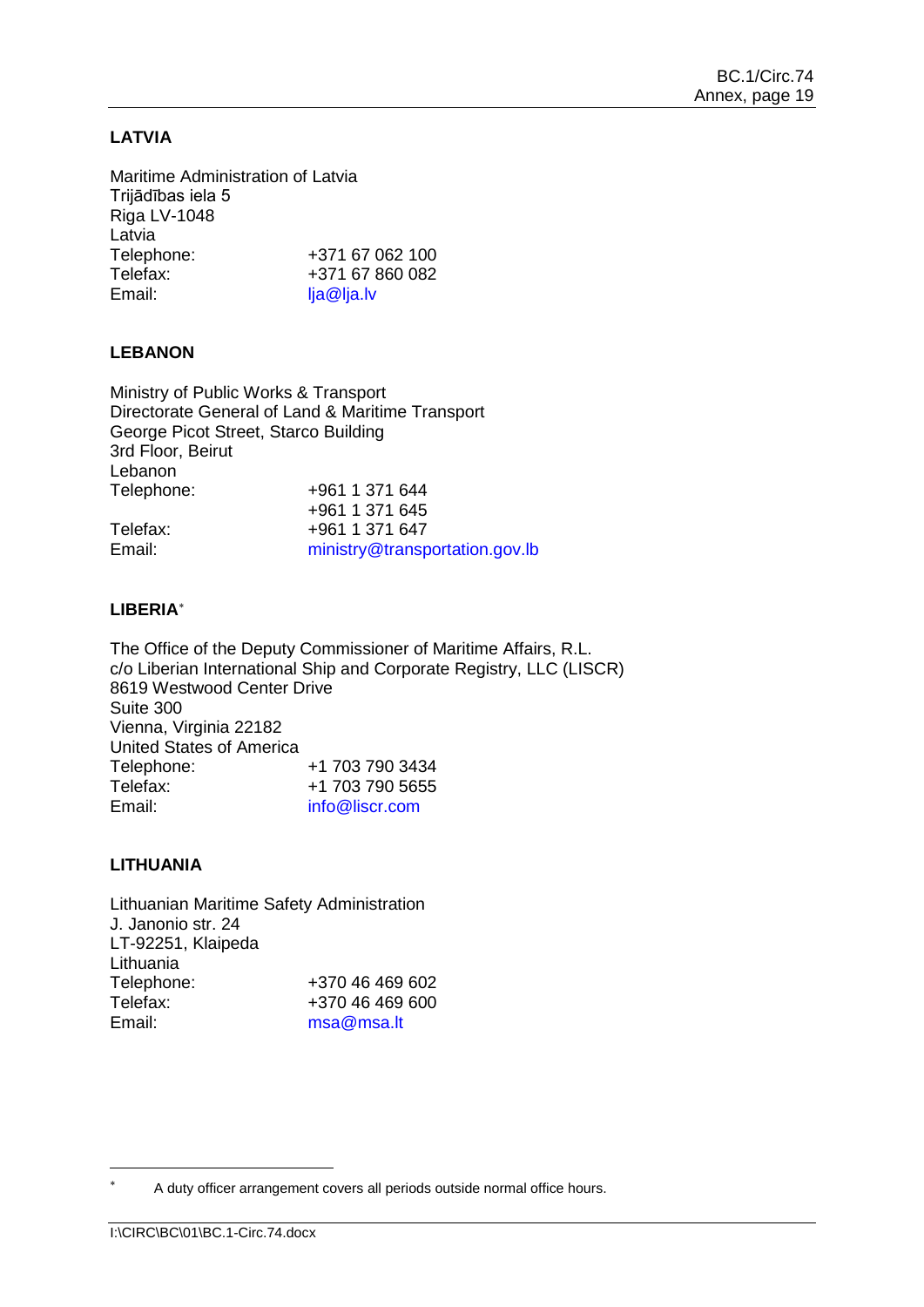#### **MALAYSIA**

Captain Jailani Jalal Director of Seafarers and Port Affairs Jabatan Laut Malaysia Peti Surat 12, Jalan Limbungan 42007 Pelabuhan Klang Selangor Malaysia Telephone:  $+603\,3346\,7622$ <br>Email:  $\frac{1}{2}$  iai@marine.gov. jai@marine.gov.my

## **MALTA**

Mr. Vincent Spiteri Staines Manager Midigrain Limited 4 Mill Street Marsa Malta Telephone: +356 605190

#### **MARSHALL ISLANDS**

The Maritime Administrator Republic of the Marshall Islands c/o Marshall Islands Maritime and Corporate Administrators, Inc. 11495, Commerce Park Drive Reston, Virginia, 20191-1506 United States of America Telephone: +1 703 620 4880<br>Telefax: +1 703 476 8522 +1 703 476 8522 Email: technical@register-iri.com

#### **MAURITANIA**

Mr. Mohamed Lemine Ould Sidbrahim Directeur de la Marine Marchande BP 6808 Nouakchott Mauritania Telephone: +222 525 7893<br>Telefax: +222 525 6104 Telefax:  $+222\,525\,6104$ <br>Email:  $\frac{alvsidi@vahoo}{alvsidi@vahoo}$ [alysidi@yahoo.fr](mailto:alysidi@yahoo.fr)

Mr. OULD Ali Sidi Directeur Adjoint CCSM/MT B.P. 6808 Nouakchott Mauritania<br>Telephone: +222 524 2592 Telefax: +222 524 2593 Email: [alysidi@yahoo.fr](file://imo10-win/vol2/groups/MSD/MTC/CARGOES/Sybelle%20Andre/bmoradi/AppData/Local/Temp/XPgrpwise/alysidi@yahoo.fr)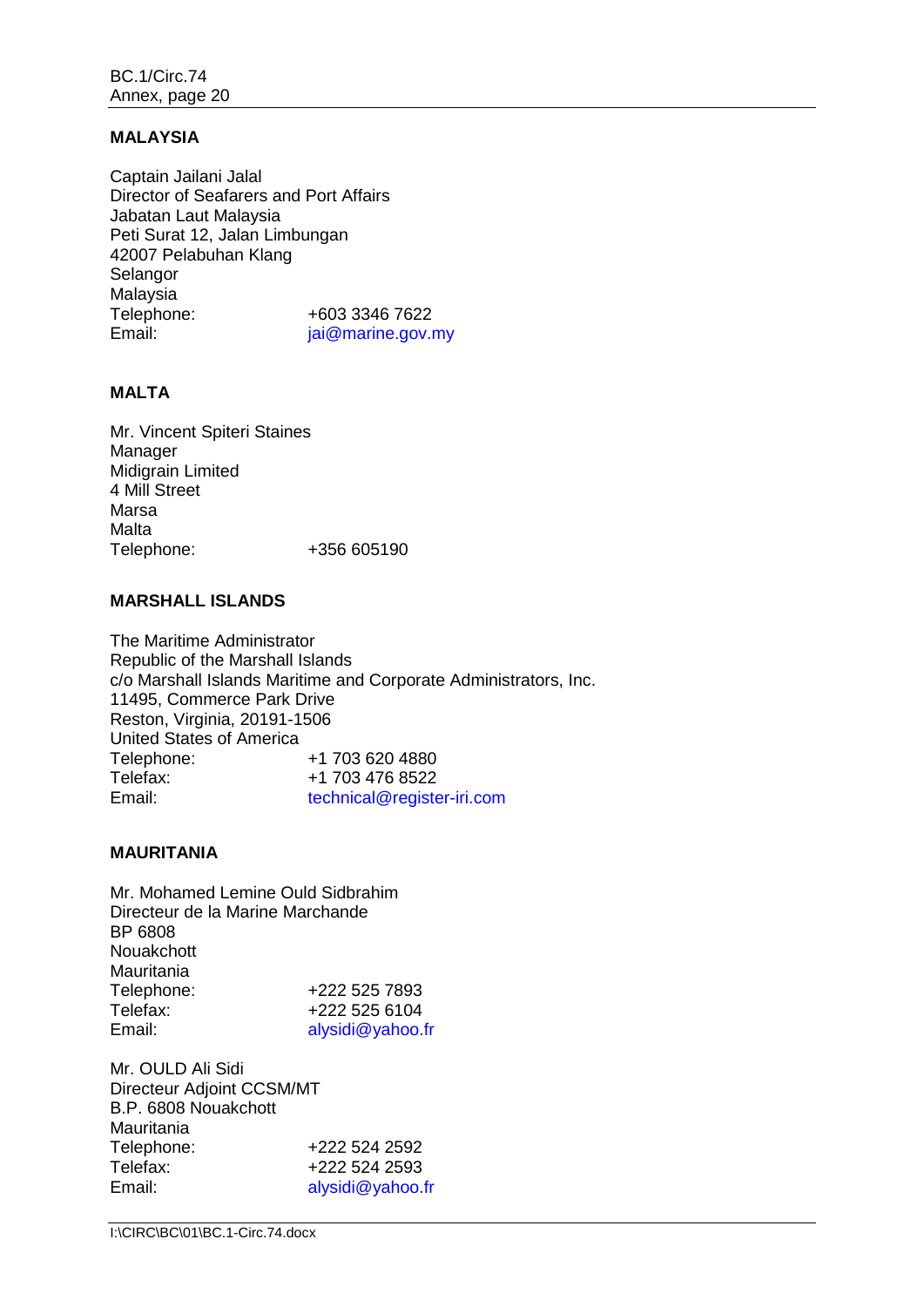## **MAURITIUS**

Director of Shipping Level IV, New Government Centre Port Louis Mauritius<br>Telephone: +230 201 2115 Telefax: +230 201 3417 / 211 7699 Email: [transmau@intnet.mu](file://imo10-win/vol2/groups/MSD/MTC/CARGOES/Sybelle%20Andre/bmoradi/AppData/Local/Temp/XPgrpwise/transmau@intnet.mu)

## **MEXICO**

Lic. Alejandro Chacón Dominguez Coordinador General de Puertos y Marina Mercante Secretaría de Comunicaciones y Transportes Avenida Nuevo León no. 210, Piso 19 Colonia Hipódromo Condesa, C.P. 06100 México, Distrito Federal Telephone: +52 55 5265 3110<br>Telefax: +52 55 5265 3108 +52 55 5265 3108 Email: [achacon@sct.gob.mx](file://imo10-win/vol2/groups/MSD/MTC/CARGOES/Sybelle%20Andre/bmoradi/AppData/Local/Temp/XPgrpwise/achacon@sct.gob.mx)

Lic. Adolfo Xavier Zagal Olivares Director General de Marina Mercante Secretaría de Comunicaciones y Transportes Avenida Nuevo León no. 210, Piso 3 Colonia Hipódromo Condesa, C.P. 06100 México, Distrito Federal<br>Telephone: Telephone: +52 55 5265 3220<br>Telefax: +52 55 5265 3233 +52 55 5265 3233 Email: [azagalol@sct.gob.mx](file://imo10-win/vol2/groups/MSD/MTC/CARGOES/Sybelle%20Andre/bmoradi/AppData/Local/Temp/XPgrpwise/azagalol@sct.gob.mx)

Cap. Alt. Francisco Riveros García Director General Adjunto de Marina Mercante Secretaría de Comunicaciones y Transportes Avenida Nuevo León no. 210, Piso 7 Colonia Hipódromo Condesa, C.P. 06100 México, Distrito Federal Telephone: +52 55 5265 3222 Telefax:  $+52\,55\,5265\,3235$ <br>Email:  $\frac{\text{friver of }@set \text{.}60 \text{.}}{\text{friver of }@set \text{.}}$ [friverog@sct.gob.mx](file://imo10-win/vol2/groups/MSD/MTC/CARGOES/Sybelle%20Andre/bmoradi/AppData/Local/Temp/XPgrpwise/friverog@sct.gob.mx)

## **MOROCCO**

Direction de la Marine Marchande Boulevard Félix Houphouet Boigny Casablanca Morocco Telephone: +212 2 221 93<br>Telefax: +212 2 273 340 Telefax: +212 2 273 340<br>Telex: 24613 24613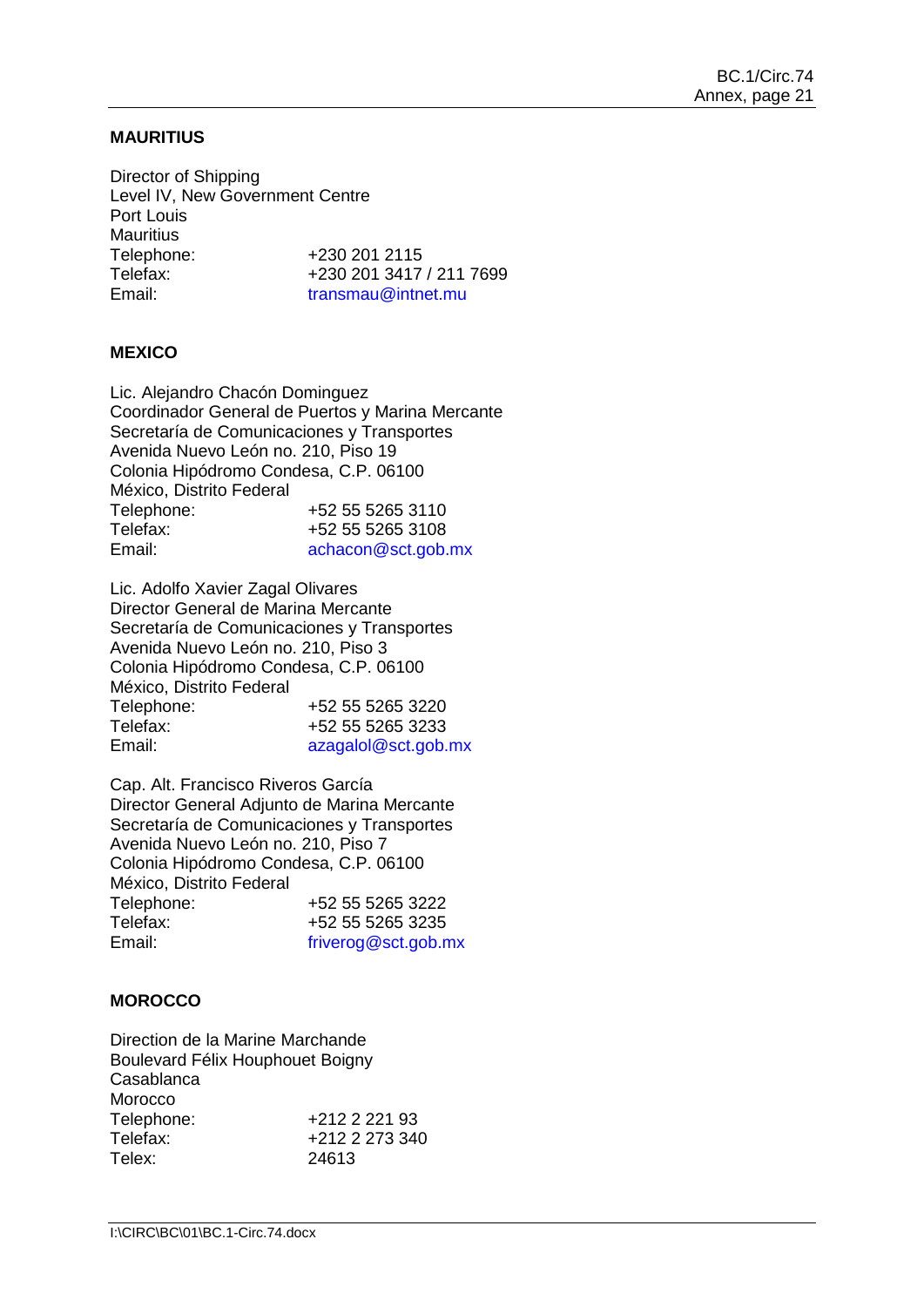## **NETHERLANDS**

Ministry of Infrastructure and the Environment P.O. Box 20901 2500 EX The Hague The Netherlands<br>Telephone: Telephone:  $+31 70 4056 0000$ <br>Email:  $\frac{1}{2}$  dangerousgoods  $\frac{a}{2}$ [dangerousgoods@minienm.nl](mailto:dangerousgoods@minienm.nl)

For tripartite agreements under the IMSBC Code: Ministry of Infrastructure and the Environment, Human Environment and Transport Inspectorate, P.O. Box 8634 3009 AP Rotterdam The Netherlands Telephone: +31 88489 0000<br>Telefax: +31 70456 2413 Telefax: +31 70456 2413<br>Email: + 1MSBC.info@iler IMSBC.info@ilent.nl

## **NEW ZEALAND**

**Director** Maritime New Zealand Level 10 1 Grey Street Wellington 6141 New Zealand

PO Box 25620 Wellington 6146 New Zealand

Telephone: +64 4473 0111<br>Telefax: +644-494 1263 Telefax: +644-494 1263<br>Email: enquiries@mari [enquiries@maritimenz.govt.nz](file://imo10-win/vol2/groups/MSD/MTC/CARGOES/Sybelle%20Andre/bmoradi/AppData/Local/Temp/XPgrpwise/manager.rules@maritimenz.govt.nz)

# **NIGERIA**

The Government Inspector of Shipping Federal Ministry of Transport (Marine Inspectorate Division) Marina Lagos Nigeria Telephone: +234 1 631208 or 652120 Ext. 281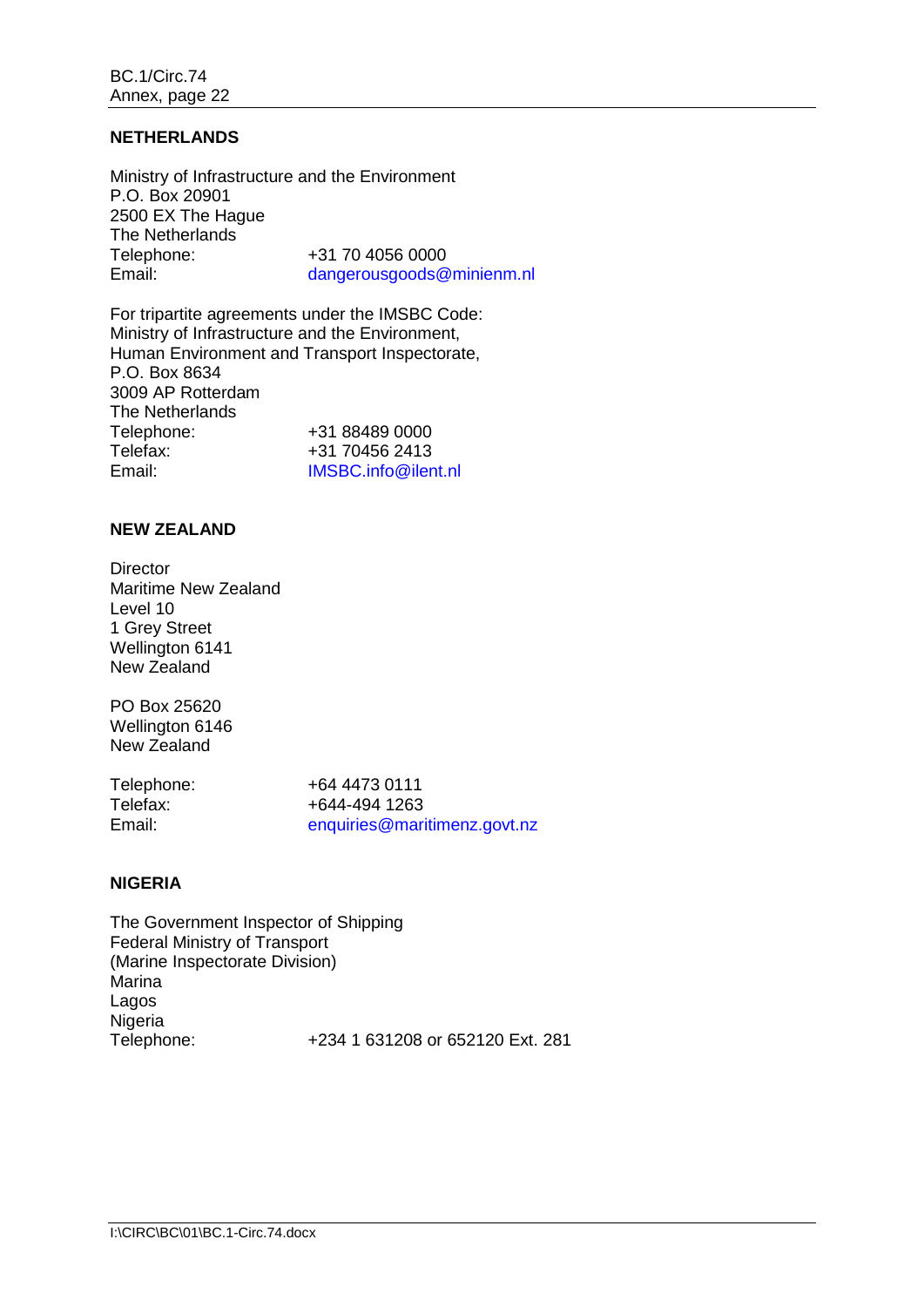## **NORWAY**

Norwegian Maritime Directorate Smedasundet 50A PO Box 2222 N-5509 Haugesund Norway Telephone: +47 52 745 000 Telefax: +47 52 745 001 Email: [postmottak@sjofartsdir.no](file://imo10-win/vol2/groups/MSD/MTC/CARGOES/Sybelle%20Andre/bmoradi/AppData/Local/Temp/XPgrpwise/postmottak@sjofartsdir.no)

## **PAKISTAN**

Captain M Aslam Shaheen Chief Nautical Surveyor and Principal Examiner of Master & Mates Government of Pakistan Ministry of Communications, Ports & Shipping Wing Plot No.12, Misc. Area Mai Kolachi Bye Pass Karachi – 74200 Pakistan Telephone: +92 21 920 4191<br>Telefax: +92 21 920 6407 +92 21 920 6407/4191 Telex: 29822 DGPS PK

Captain M. Saleem Baloch Principal Officer Mercantile Marine Department Ministry of Communications, Ports & Shipping Wing 70/4, Timber Pond N M Reclamation, Keamari Karachi – 74000 Pakistan<br>Telephone: Telephone: +92 21 2851 307<br>PABX +92 21 2851 306 +92 21 2851 306 & 2852703-4 Telefax: +92 21 2851 307 Telex: 29822 DGPS PK

## **PANAMA**

**Director** Department of Maritime Safety Directorate of Consular and Maritime Affairs Republic of Panama 1180 Avenue of the Americas, 23rd floor New York, N.Y. 10036 United States of America<br>Telephone: Telephone: +1 212 869 6440<br>Telefax: +1 212 575 2285 +1 212 575 2285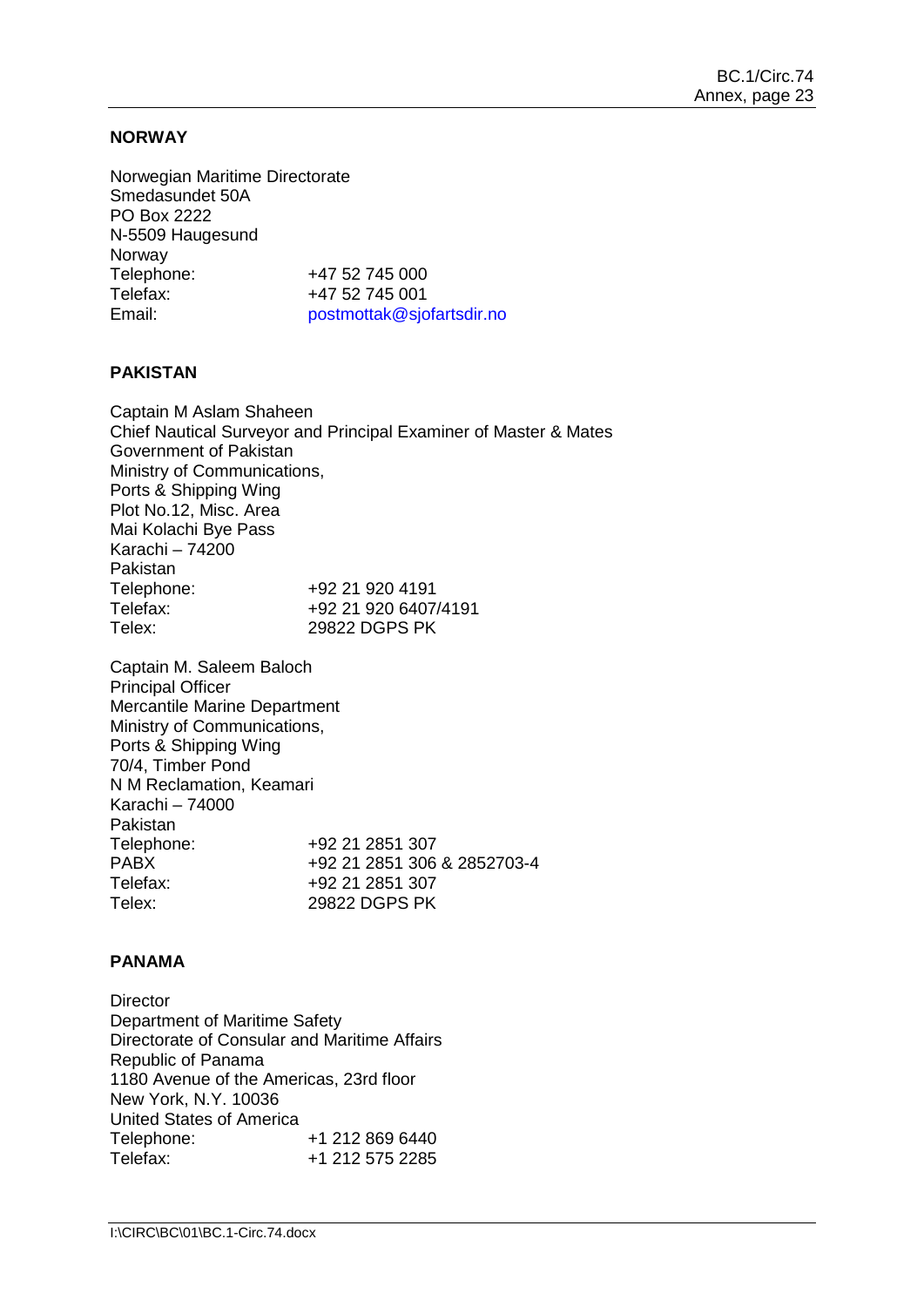BC.1/Circ.74 Annex, page 24

Panama Maritime Authority **SEGUMAR** PanCanal Plaza Building 4th Floor, Office 404 P.O. Box 0843-0533 Balboa, Ancon Panama Republic of Panama<br>Telephone: +507 501 5348 Telefax: +507 501 5363 Email: jortega@segumar.com

# **PERU**

Dirección General de Capitanías y Guardacostas Marina de Guerra del Perú Jr. Constitución No.150 Callao Perú Telephone: 51 1 613 6857<br>Telefax: 51 1 613 5657 Telefax: 51 1 613 5657/6726<br>Telex: 26042 PE COSTCAI Telex: 26042 PE COSTCAL<br>
Email: Contract Email: dicapi.medioambiente dicapi. medioambiente@dicapi.mil.pe

## **PHILIPPINES**

Commander, Maritime Safety Office Philippine Coast Guard Coast Guard Station Farola Binonda Manila **Philippines** 

The Administrator Maritime Industry Authority 5th Floor, PPL Bldg. UN Avenue Manila Philippines Telephone: + 63 2 582711<br>Telex: 27267 MIA 27267 MIA

General Manager Philippine Ports Authority Marsman Bldg., Gate 1 South Harbor, Port Area Manila Philippines<br>Telephone: +63 2 479 204 Telex: (ITT) 40404<br>TX Box: (0203)  $(0203)$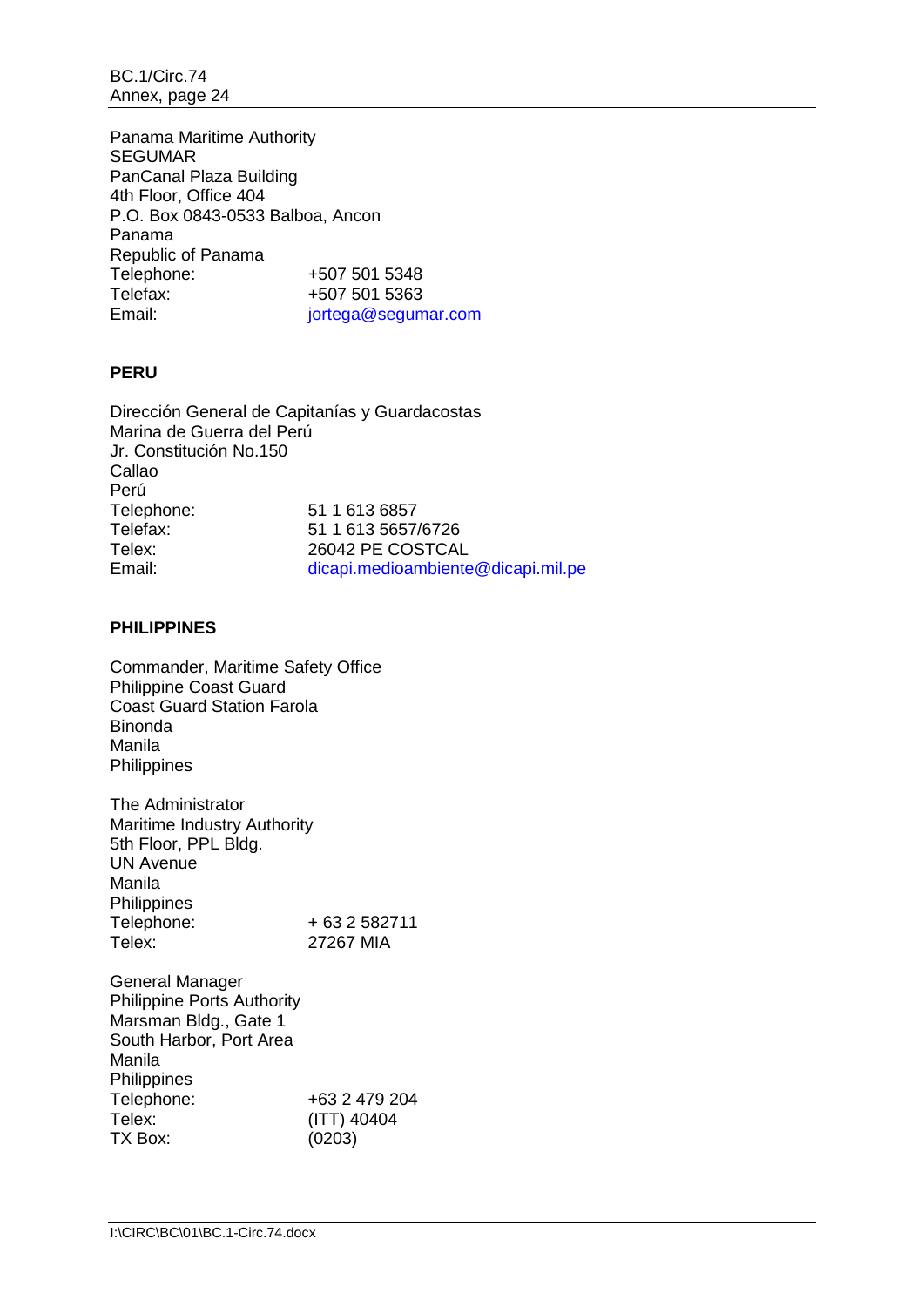Assistant General Manager Port Services Office Philippine Ports Authority Marsman Bldg., Gate 1 South Harbor, Port Area Manila **Philippines** Telephone: +63 2 476 117 Telex: (ITT) 40404 TX Box: (0203)

# **POLAND**

Ministry of Transport and Maritime Economy Department of Maritime and Inland Waters Administration ul.Chalubinskiego 4-6 00-928 Warszawa Poland Telephone: +48 22 6 211 448<br>Telefax: +48 22 6 288 515 Telefax: +48 22 6 288 515 816651 PKP PL

Polski Rejestr Statków al.Gen.J.Hallera 126 80-416 Gdansk Poland<br>Telephone: Telephone: +48 58 412 068/412 069/416 482<br>Telefax: +48 58 316 636 Telefax: +48 58 316 636 512373 PRS PL 512952 PRS PL

# **PORTUGAL**

Instituto Portuário e dos Transportes Marítimos Edifício Vasco da Gama Rua General Gomes Araújo 1399-005 Lisboa Portugal Telephone: +351 21 391 4500 Telefax: +351 21 391 4600 Email: [imarpor@mail.telepac.pt](file://imo10-win/vol2/groups/MSD/MTC/CARGOES/Sybelle%20Andre/bmoradi/AppData/Local/Temp/XPgrpwise/imarpor@mail.telepac.pt)

# **REPUBLIC OF KOREA**

Safety Policy Division of Safety Management Bureau Ministry of Maritime Affairs & Fisheries 139 Chungjong-No 3, Seodaemun-Gu Seoul 120-715 Republic of Korea<br>Telephone: +82 2 3148 6312 Telefax: +82 2 3148 6317 Email: [lsjin@mamaf.go.kr](file://imo10-win/vol2/groups/MSD/MTC/CARGOES/Sybelle%20Andre/bmoradi/AppData/Local/Temp/XPgrpwise/lsjin@mamaf.go.kr)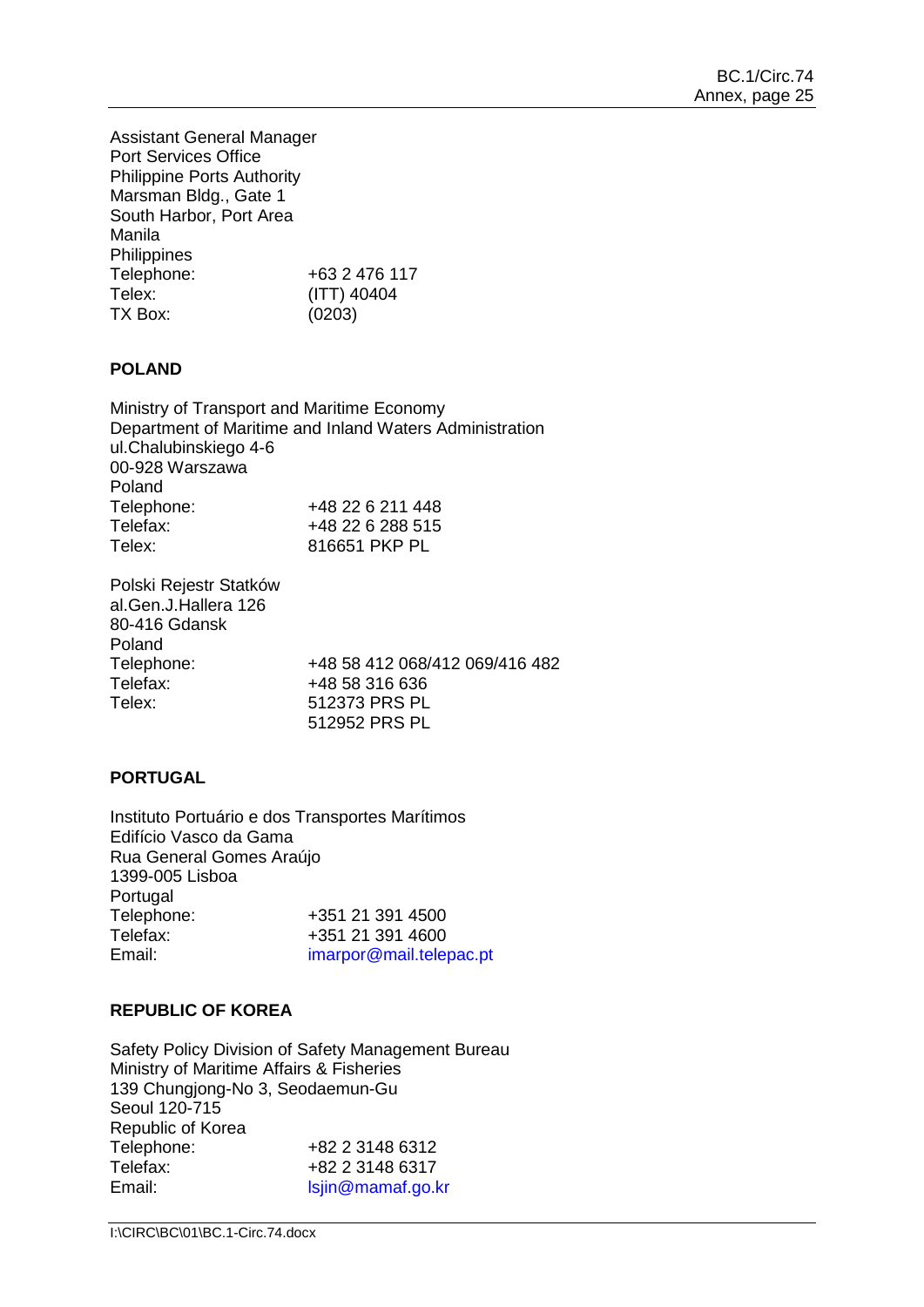## **RUSSIAN FEDERATION**

Department of State Policy for Maritime and River Transport Ministry of Transport of the Russian Federation Moscow, 109012 Rozhdestvenka str. 1/1 Telephone: +7 495 626-14-23 Email: [Rusma@mintrans.ru](mailto:Rusma@mintrans.ru)

# **SÃO TOMÉ AND PRÍNCIPE**

Mr. D'Alva Costa Alegre Filinto Guilherme Ministério dos Asuntos Marítimos e Ambiente PO Box 13 São Tomé e Príncipe<br>Telephone: Telephone: +239 221 904<br>Telefax: +239 227 150 Telefax: +239 227 150<br>Email: filintocalegre@ [filintocalegre@hotmail.com](mailto:filintocalegre@hotmail.com)

Mr. Deodato Gomes Rodrigues Empresa Nacional de Administração dos Portos "ENAPORT – CARGO" das Alfândegas 437 São Tomé e Príncipe<br>Telephone: Telephone: +239 221 841/224841 Telefax: +239 227 4949/224949 Email: [enaport@cstome.net](mailto:enaport@cstome.net)

# **SAINT VINCENT AND THE GRENADINES**

Ms. N. Dabinovic Commissioner for Maritime Affairs St. Vincent and the Grenadines 8 Avenue de Frontenex CH-1207 Geneva Switzerland<br>Telephone: +41 22 707 6300 Telefax: +41 22 707 6350 Email: [geneva@svg-marad.com](mailto:geneva@svg-marad.com)

## **SENEGAL**

Direction de la Marine Marchande Ministère de l'Economie Maritime et des Transports Maritimes Internationaux Building Administratif B.P. 4050 Dakar Senegal<br>Telephone: Telephone: +221 33 823 3426<br>Telefax: +221 33 823 8720 Telefax: +221 33 823 8720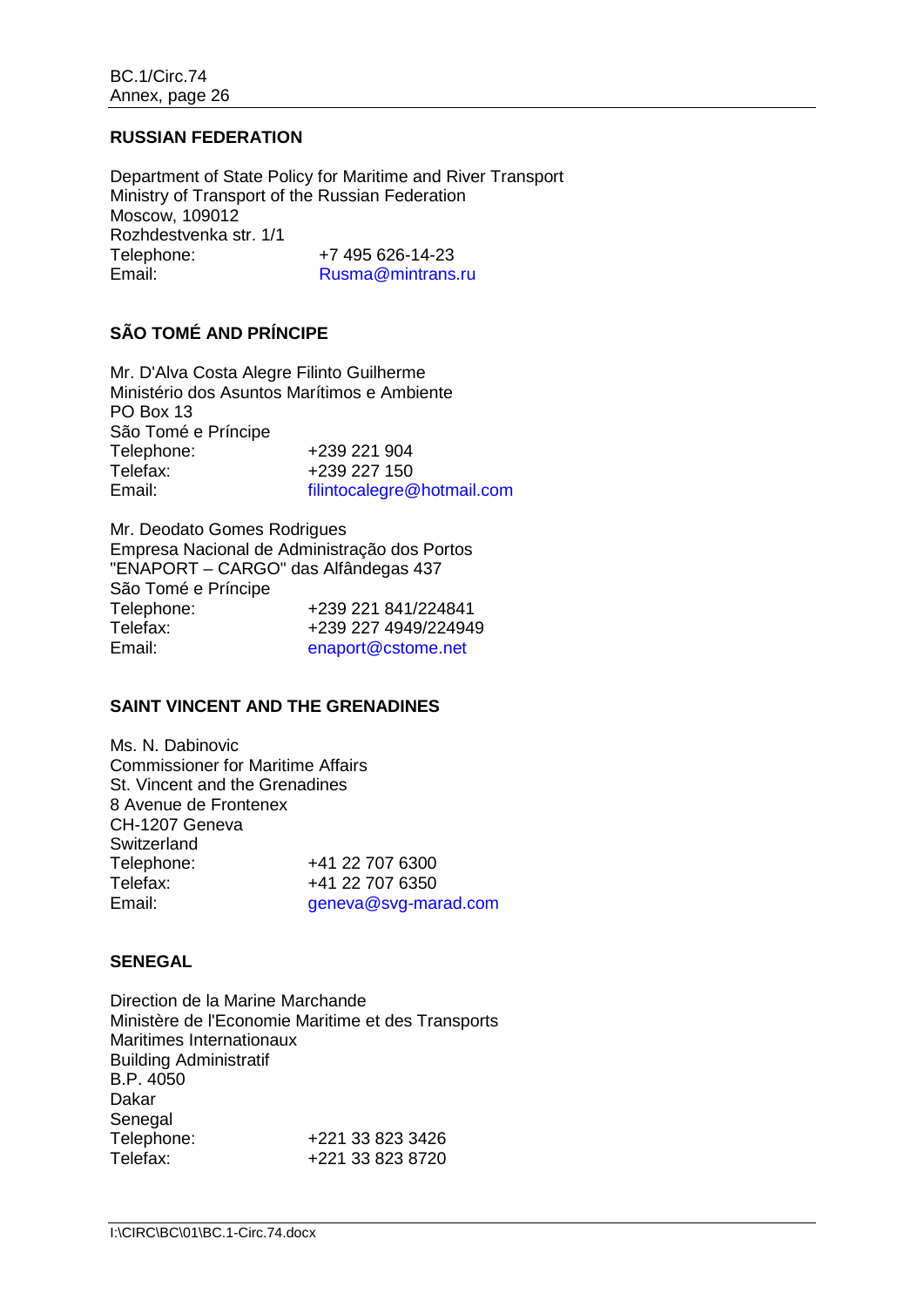Mr. Thioub Yerim Directeur Général Direction de la Marine Marchande 12 Avenue Faidherbe x Rue Vincens BP 4032 Dakar Senegal<br>Telephone: Telephone: +221 821 3643<br>Telefax: +221 823 6869 Telefax: +221 823 6869

Mr. S.Y. Ibrahima Administrateur des Affaires Maritimes Direction de la Marine Marchande B.P. 4032 Dakar Senegal Telephone: +221 650 4104/821 3643<br>Telefax: +221 823 6862 +221 823 6862 Email: [isiba@hotmail.com](file://imo10-win/vol2/groups/MSD/MTC/CARGOES/Sybelle%20Andre/bmoradi/AppData/Local/Temp/XPgrpwise/isiba@hotmail.com)

# **SIERRA LEONE**

Sierra Leone Maritime Administration Maritime House #6, Government Wharf Ferry Terminal, Freetown, Sierra Leone Telephone: +442035146915<br>Telefax: +442035149948 Telefax: +442035149948 Email: registrar@slmarad.com

Competent authorities authorized to approve procedures for sampling, testing and controlling moisture content (IMSBC Code, paragraph 4.3.3)

Roxburgh Environmental LTD 7 Shawwell Business Centre, Stagshaw Road Corbridge, Northumberland, NE45 5PE United Kingdom

## **SINGAPORE**

Shipping Division Maritime and Port Authority of Singapore 21-00 PSA Building 460 Alexandra Road Singapore 119963 Telephone: +65 6375 1600 Telefax: +65 6375 6231 Email: [shipping@mpa.gov.sg](file://imo10-win/vol2/groups/MSD/MTC/CARGOES/Sybelle%20Andre/bmoradi/AppData/Local/Temp/XPgrpwise/shipping@mpa.gov.sg)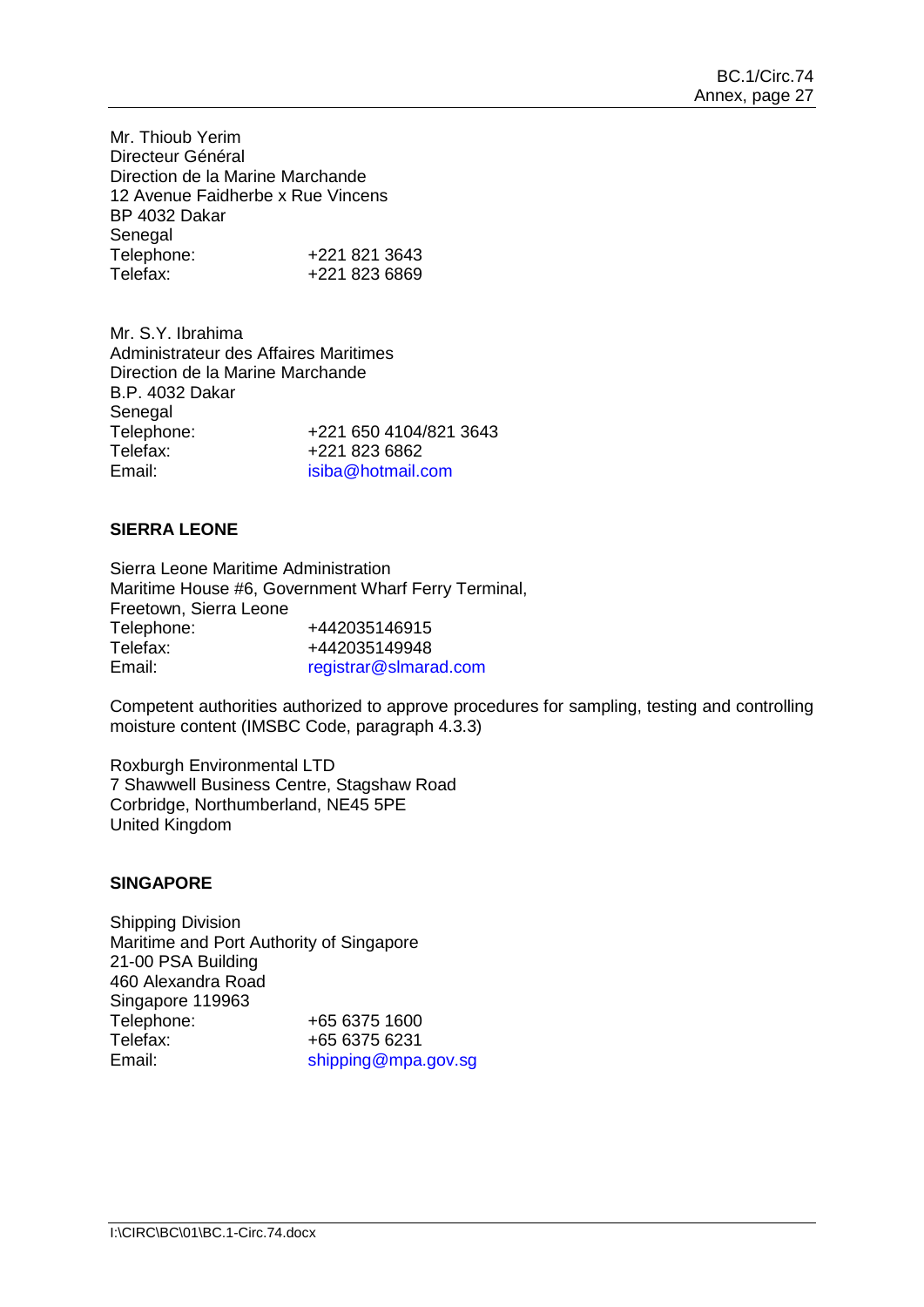# **SLOVENIA**

| Slovenian Maritime Administration |                 |
|-----------------------------------|-----------------|
| Ukmarjev trg 2                    |                 |
| 6000 Koper                        |                 |
| Slovenia                          |                 |
| Telephone:                        | +386 5 663 2100 |
| Telefax:                          | +386 5 663 2102 |
| Email:                            | ursp.box@gov.si |

# **SOUTH AFRICA**

The Chief Executive Officer South African Maritime Safety Authority Hatfield Gardens Block E 333 Grosvenor Street Hatfield Pretoria 0083 South Africa

P O Box 13186 Hatfield Pretoria 0028 South Africa Telephone: +27 (0)12 342 3049<br>Telefax: +27 (0)12 342 3160 +27 (0)12 342 3160

The Executive Manager: Operations South African Maritime Safety Authority Private Bag X7025 ROGGEBAAI 8012 Cape Town South Africa<br>Telephone: +27 (0)21 402 8986 Telefax: +27 (0)21 421 6109

# **SPAIN**

Subdirección General de Seguridad, Contaminación e Inspección Marítima C/ Ruiz de Alarcón 1 28071-Madrid Spain<br>Telephone: Telephone: +34 91 597 9269<br>Telefax: +34 91 597 9235 +34 91 597 9235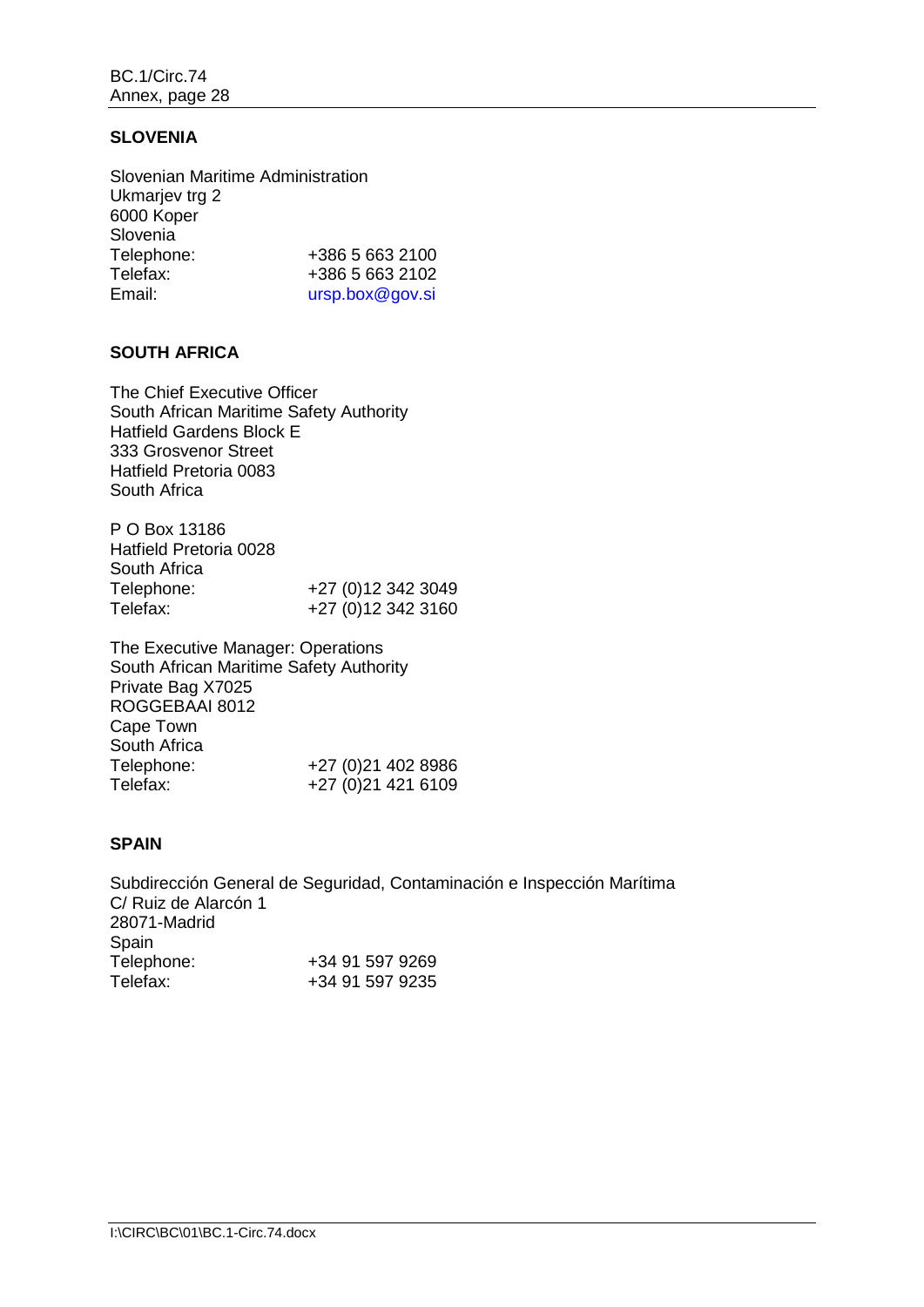#### **SUDAN**

Abu Bakr M. Abu Bakr Sudan Shipping Line Ltd. PO Box 1731, Chartering Dept. Khartoum Sudan Telephone: ++249 311 825 660/ +249 012 361 766 Telefax: +249 311 831 276/ +249 183 774 215 Email: [smaco22@yahoo.com/](mailto:smaco22@yahoo.com/) info@smacosd.com

## **SWEDEN**

| Implementation                         |                               |
|----------------------------------------|-------------------------------|
| <b>Swedish Transport Agency</b>        |                               |
| Civil Aviation and Maritime Department |                               |
| SE-601 73 Norrköping                   |                               |
| Sweden                                 |                               |
| Telephone:                             | +46 771 503 503               |
| Telefax:                               | +46 11 415 2250               |
| Email:                                 | sjofart@transportstyrelsen.se |
| Website:                               | www.transportstyrelsen.se     |

#### **SWITZERLAND**

Swiss Maritime Navigation Office Nauenstrasse 42 CH 4002 Basel Switzerland<br>Telephone: Telephone: +41 61 270 9120<br>Telefax: +41 61 270 9129 Telefax: +41 61 270 9129 Telex: 965514

#### **SYRIAN ARAB REPUBLIC**

Syrian Arab Republic General Directorate of ports Marine Inspection Department Algazaer Street, Lattakia Syrian Arab Republic P.O Box 505

Telephone: +963 (0)41 473876/+963 (0)41 472593/+963 (0)41 472597/ +963 (0)41 473333 Telefax: +963 (0)41 475805<br>Email: info@gdp-sy.com info@gdp-sy.com

# **THAILAND**

Marine Department Ministry of Transport 1278 Thanon Yothi Bangkok 10100 Thailand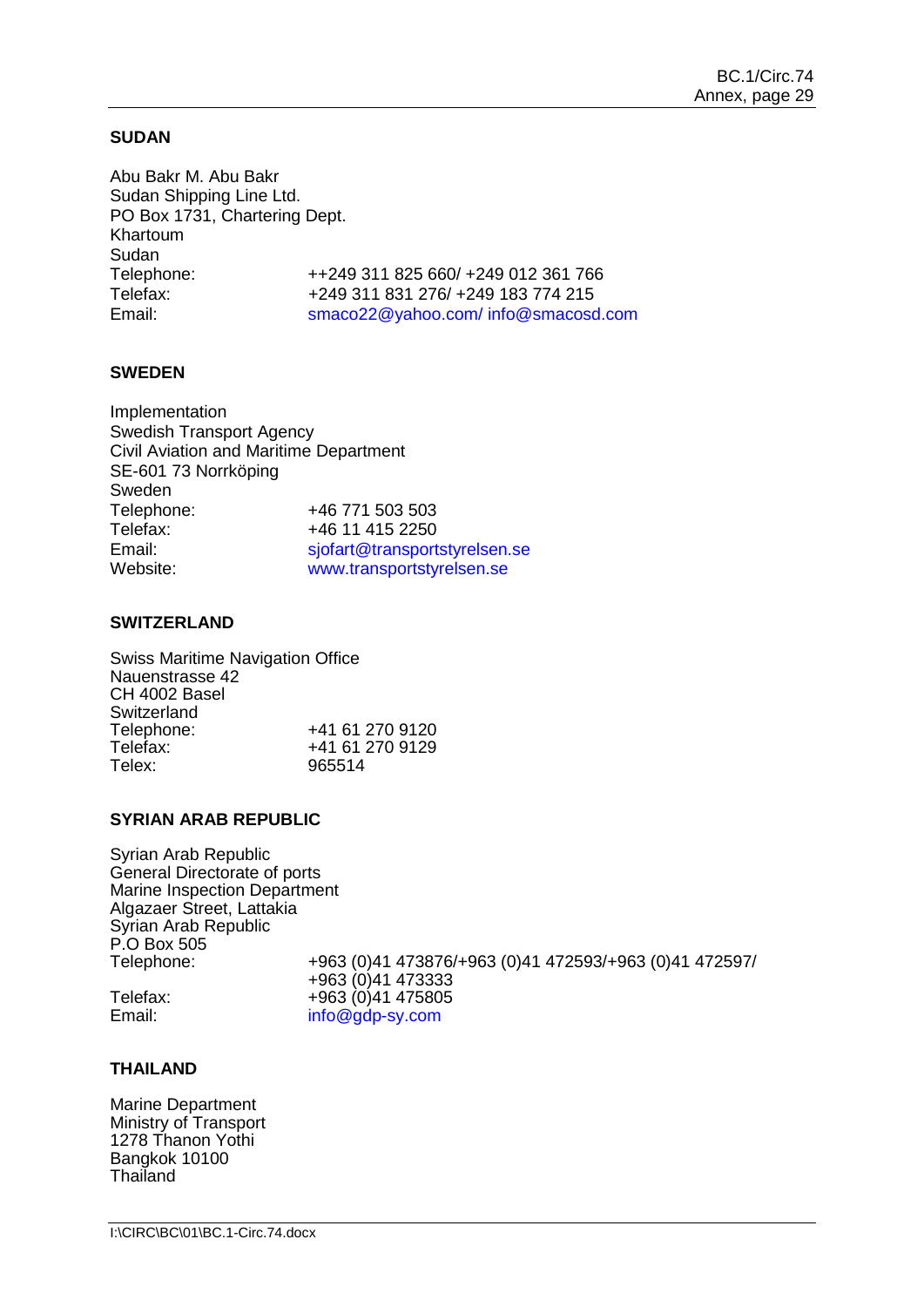| Telephone: | +662 233 1311-8   |
|------------|-------------------|
| Telefax:   | +662 236 7248     |
| Email:     | hmd@mail.md.go.th |

# **TOGO**

Mr. FATONZOUN Mawutoe Directeur des Affaires Maritimes B.P. 8533 Lomé Togo<br>Telephone: Telephone: +228 221 2805/4161<br>Telefax: +228 222 2806 Telefax: +228 222 2806 [fatonzoun@yahoo.com](file://imo10-win/vol2/groups/MSD/MTC/CARGOES/Sybelle%20Andre/bmoradi/AppData/Local/Temp/XPgrpwise/fatonzoun@yahoo.com)

## **TRINIDAD AND TOBAGO**

Director of Maritime Services Maritime Services Division Ministry of Works and Transport 48-50 Sackville Street Port of Spain Republic of Trinidad and Tobago<br>Telephone: +1 809 Telephone: +1 809 625 3858<br>Telefax: +1 809 625 3858 +1 809 625 3858

Mr. Feeraz Ali **Metallurgist** Quality Control Department Caribbean ISPAT Trinidad & Tobago Ltd. Point Lisas Industrial Estate, Couva Republic of Trinidad and Tobago Telephone: +1 809 636 2381<br>Telefax: +1 809 679 3708 +1 809 679 3708

# **TURKEY**

Embassy of the Republic of Turkey 43 Belgrave Square London SW1X 8PA United Kingdom Telephone: +44 20 7201 7048<br>Telefax: +44 20 7393 0066 +44 20 7393 0066 Email: [nermin.can@mfa.gov.tr](mailto:nermin.can@mfa.gov.tr)

Ministry of Transport, Maritime Affairs and Communications Directorate General for Regulation of Dangerous Goods and Combined Transport GMK Bulvari No:128/A Maltepe 06570 Ankara **Turkey** Telephone: +90 312 203 22 91<br>Telefax: +90 312 231 51 89 +90 312 231 51 89 Email: [dangerousgoods@udhb.gov.tr](mailto:dangerousgoods@udhb.gov.tr)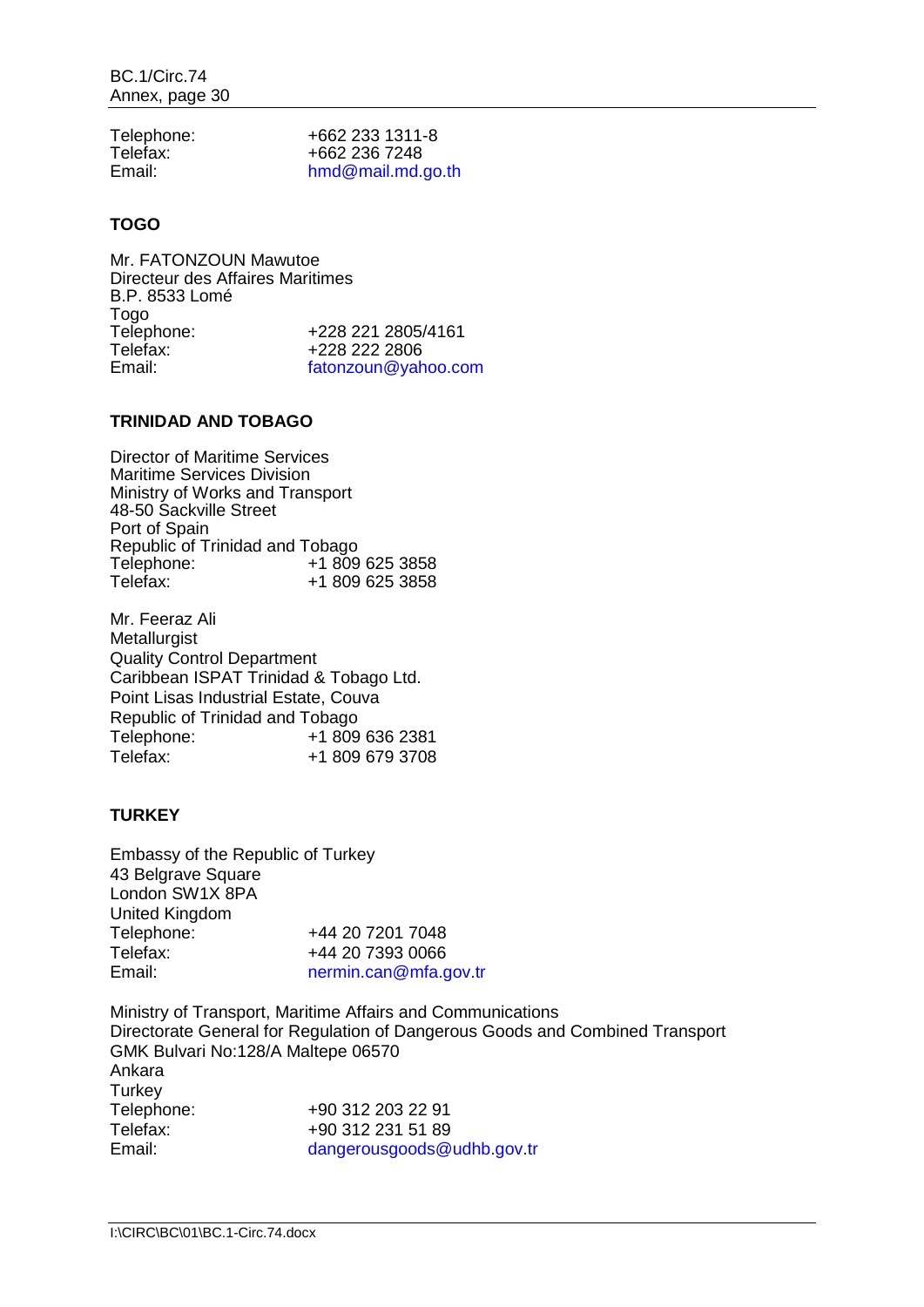Competent authorities authorized to approve procedures for sampling, testing and controlling moisture content (IMSBC Code, paragraph 4.3.3)

Turkish Standard Institution Necatibey Cad. No: 112 06100 Bakanlıklar Ankara **Turkey** Telephone: +90 312 416 62 00 Telefax:  $+90\,312\,416\,66\,10$ <br>Email:  $\frac{\text{bilai@tse.org}}{\text{bilai@tse.org}}$ [bilgi@tse.org](mailto:bilgi@tse.org)

Türk Loydu Foundation Tersaneler Caddesi 26 34944 Tuzla İstanbul **Turkey** Telephone: +90 216 581 37 00<br>Telefax: +90 216 581 38 00 +90 216 581 38 00 Email: [info@turkloydu.org](mailto:info@turkloydu.org)

## **UKRAINE**

The Ministry of Infrastructure of Ukraine The Division for Safety on Transport and Technical Regulation Peremohy Ave., 14, Kiev 01135 Ukraine The authorized person: Ms. Salamatnikova Diana, Chief Specialist of safety and dangerous goods, environmental safety and insurance policies Tel: +038 044 351 41 93 Email: [sd@mtu.gov.ua](mailto:sd@mtu.gov.ua)

Specialized organization regarding train cargo information for its safe maritime transportation according to item 1: 1. RPE "MORSERVICE" LTD. Preobrazhenska Str. 30, office 2, Odesa 65082 Ukraine The authorized person: Mrs. Afanasyeva Yevgenia, General Director Tel: +038 0487 84 14 93 Email: [morservice@te.net.ua](mailto:morservice@te.net.ua)

2. JSC "Central Cargo Bureau" Shevchenko Ave. 69 Cherkasy 18031 Ukraine The authorized person: Mr. Osinskyy Yevgen, Director Tel: +038 0472 54 04 33<br>Email:  $\frac{1}{2}$  ccb-company@vand [ccb-company@yandex.ua](mailto:ccb-company@yandex.ua)

3. State Enterprise "Scientific Research and Design Institute of the Maritime Transport of Ukraine" Lanzheronivska Str. 15A, Odesa 65026 Ukraine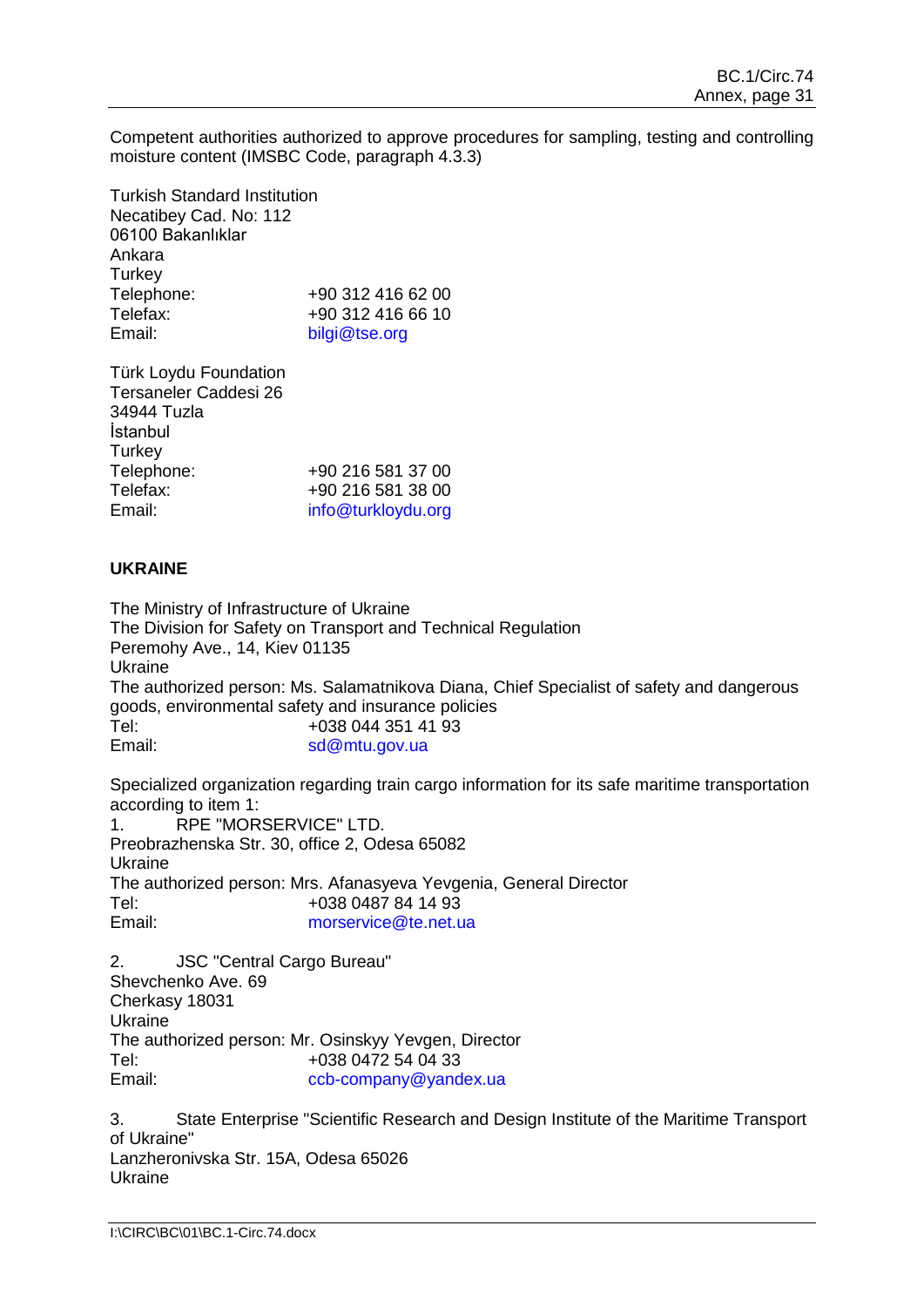BC.1/Circ.74 Annex, page 32

The authorized person: Mr. Savinkov Sergii, Director Tel: +038 048 734 87 28 Email: [unii@ukr.net](mailto:unii@ukr.net)

4. LLC "Trans-Marin" Krasnoflotska Str. 29/56 Kherson 73000 Ukraine The authorized person: Mr. Gumennyi Volodymyr, Director Tel: +038 0552 410 26 61<br>Email: transmarine2010@i.u [transmarine2010@i.ua](mailto:transmarine2010@i.ua)

## **UNITED KINGDOM**

Environmental Policy MCA Headquaters Maritime and Coastguard Agency Spring place 105 Commercial Road **Southampton** SO15 1EG United Kingdom Telephone: +44 238 032 9481<br>Telefax: +44 238 032 9204 +44 238 032 9204 Email: [environment@mcga.gov.uk](mailto:environment@mcga.gov.uk)

Capitan Reza Nostrati Cargo Policy Specialist MCA Headquarters Maritime and Coastguard Agency Spring Place 105 Commercial Road **Southampton** SO15 1EG United Kingdom Telephone: +44 238 0329481<br>Telefax: +44 238 0329204 Telefax: +44 238 0329204<br>
Email: France France reza.nosrati@mcc [reza.nosrati@mcga.gov.uk](mailto:reza.nosrati@mcga.gov.uk)

## **UNITED STATES**

Stability of Ships with Grain or Bulk Cargoes Commandant (CG-5212) U.S. Coast Guard Attention: Chief, Naval Architecture Division 2100 Second Street, SW Washington, D.C. 20593-7126 United States of America Telephone: +1 202 372 1366

Chemical Aspects of Bulk Cargoes Commandant (CG-5223)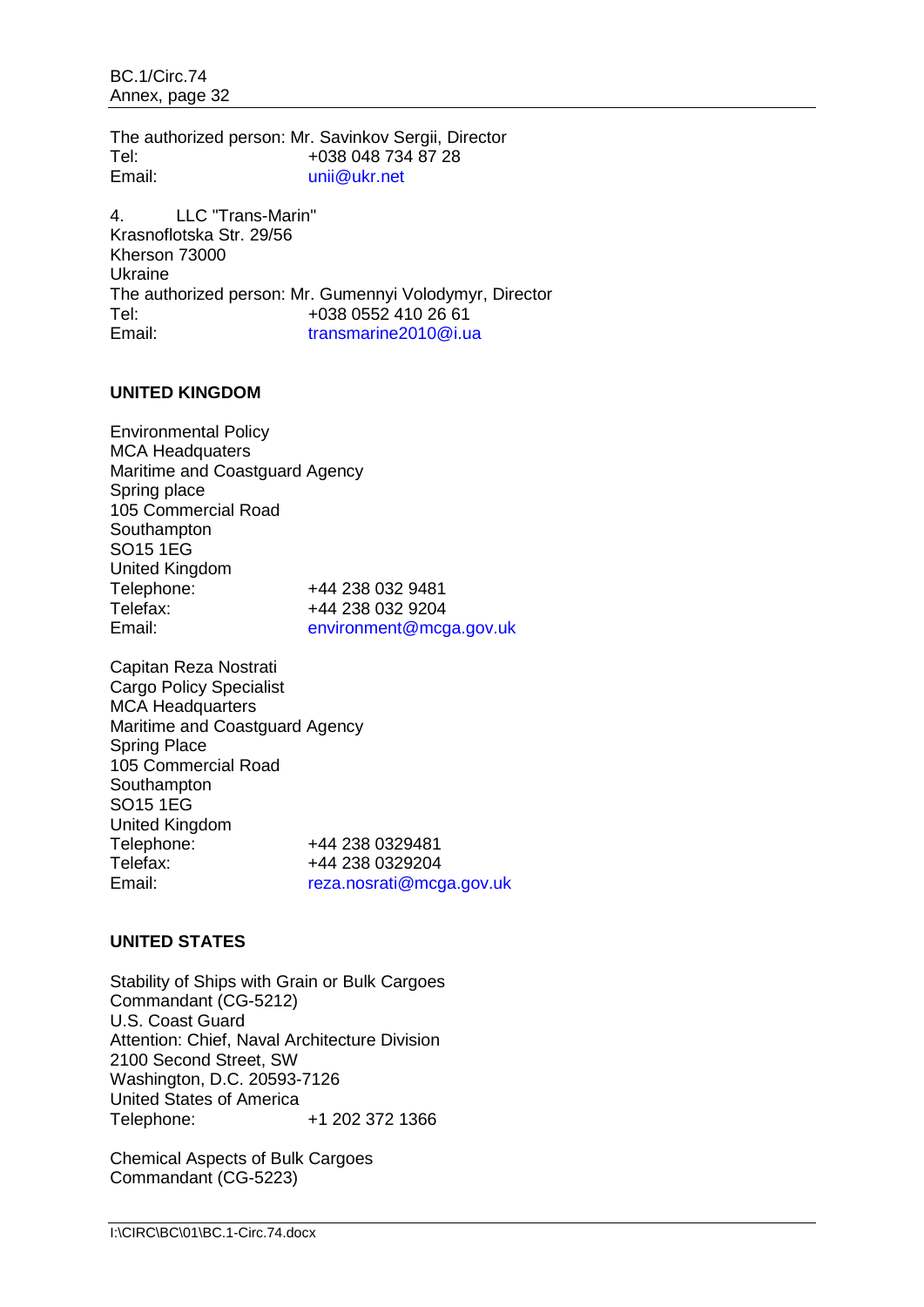U.S. Coast Guard Attention: Chief, Hazardous Materials Standards Division 2100 Second Street, SW Washington, D.C. 20593-7126 United States of America Telephone: +1 202 372 1426<br>Telefax: +1 202 372 1926 Telefax: +1 202 372 1926<br>Email: hazmat@comdt.u [hazmat@comdt.uscg.mil](mailto:hazmat@comdt.uscg.mil)

Grain and Bulk Cargoes National Cargo Bureau Inc. 17 Battery Place, Suite 1232 New York N.Y. 10004-1110 United States of America Telephone: +1 212 785 8300<br>Telefax: +1 212 785 8333 +1 212 785 8333 Email: [ncbnyc@natcargo.org](file://imo10-win/vol2/groups/MSD/MTC/CARGOES/Sybelle%20Andre/bmoradi/AppData/Local/Temp/XPgrpwise/ncbnyc@natcargo.org)

United States Delegated Approval Authorities for Containers American Bureau of Shipping (ABS) ATTN: Mr. George D. Smith 16855 Northchase Dr. Houston, TX 77060-6008 United States of America

## **URUGUAY**

Prefectura Nacional Naval Dirección Registral y de Marina Mercante Edificio Aduana 1er. Piso, CP 11.000 Montevideo Uruguay Telephone: +598 2 915 79 13 +598 2 916 4914 Telefax:  $+59829164914$ <br>Fmail:  $\frac{1}{2}$  dirme01@armada [dirme01@armada.mil.uy](mailto:dirme01@armada.mil.uy) [dirme\\_secretario@armada.mil.uy](mailto:dirme_secretario@armada.mil.uy) delea@armada.mil.uy

## **VANUATU**

Deputy Commissioner of Maritime Affairs c/o Vanuatu Maritime Services Limited 39 Broadway, Suite 2020 New York, N.Y. 10006 United States of America Telephone: +1 212 425 9652<br>Telefax: +1 212 425 9600 +1 212 425 9600 Email: [email@vanuatuships.com](file://imo10-win/vol2/groups/MSD/MTC/CARGOES/Sybelle%20Andre/bmoradi/AppData/Local/Temp/XPgrpwise/email@vanuatuships.com)